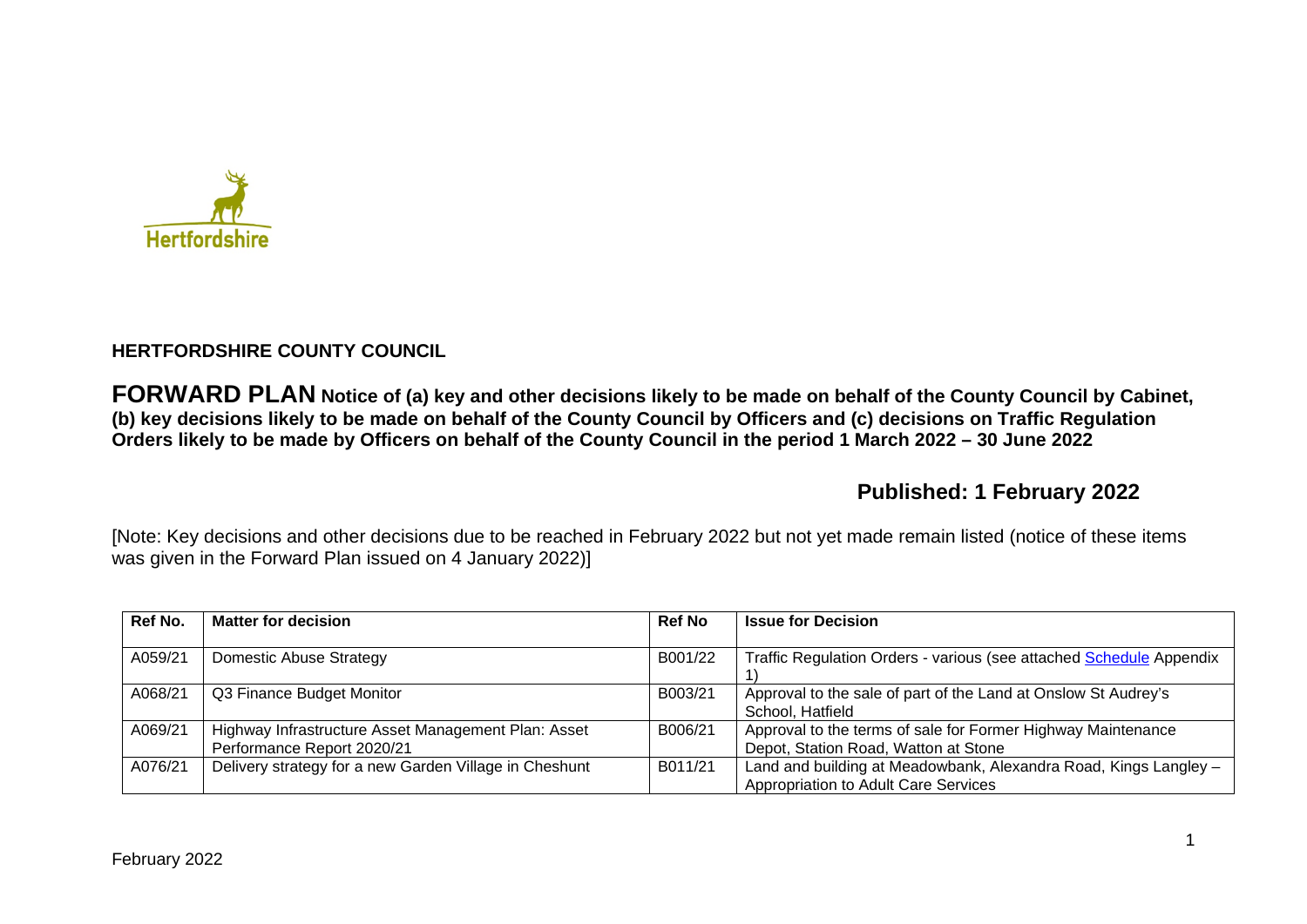| A078/21 | Corporate Complaint Policy - Approval                                                                                                                                                                                                                                                                                                                                                                                       | B026/21 | Single Tender Action for Midpoint Intensive Enablement Service                                                                                            |
|---------|-----------------------------------------------------------------------------------------------------------------------------------------------------------------------------------------------------------------------------------------------------------------------------------------------------------------------------------------------------------------------------------------------------------------------------|---------|-----------------------------------------------------------------------------------------------------------------------------------------------------------|
| A079/21 | Public Engagement & Consultation on the Integrated Plan<br>Proposal                                                                                                                                                                                                                                                                                                                                                         | B030/21 | HCC2112744 - Care Provider for new care home development at<br>Little Furze, South Oxhey                                                                  |
| A080/21 | Integrated Plan 2022/2023 - 2025/2026                                                                                                                                                                                                                                                                                                                                                                                       | B037/21 | Approval of Enabling Agreement and surrender of lease of land at<br>Onslow St Audrey's School, Hatfield                                                   |
| A081/21 | Overview & Scrutiny Committee Report on the Integrated Plan<br>Proposals                                                                                                                                                                                                                                                                                                                                                    | B038/21 | Approval of the final terms of the 125-year peppercorn lease for the<br>new special school at Woodside, Welwyn Garden City.                               |
| A082/21 | Service Cabinet Panels Comments on the Integrated Plan<br>Proposals                                                                                                                                                                                                                                                                                                                                                         | B044/21 | The Supply of Catering Disposables                                                                                                                        |
| A085/21 | Adult Disability Service Accommodation Strategy                                                                                                                                                                                                                                                                                                                                                                             | B049/21 | HCC2113267 Demolition of the Former Little Furze Primary School,<br>South Oxhey.                                                                          |
| A089/21 | Agreement of Hertfordshire County Council's new strategic/<br>corporate plan                                                                                                                                                                                                                                                                                                                                                | B056/21 | <b>Contract Award for Midpoint Intensive Enablement Service</b>                                                                                           |
| A090/21 | Highways 2022/23 Integrated Works and Procurement Routes                                                                                                                                                                                                                                                                                                                                                                    | B057/21 | Award of Framework for spot providers                                                                                                                     |
| A001/22 | <b>Hertfordshire Carers Strategy</b>                                                                                                                                                                                                                                                                                                                                                                                        | B061/21 | Washroom Services for all HCC sites - Award of Contract                                                                                                   |
| A002/22 | Whether to publish a statutory notice on the proposal to<br>permanently enlarge Breakspeare School, Abbots Langley,<br>WD5 0BU, from 97 places to 210 places with effect from<br>September 2023 and the relocation of the school to the<br>Durrants School Former Playing Field site,<br>Manor Way, Croxley Green, WD3 3LU.                                                                                                 | B064/21 | Reinforced Autoclaved Aerated Concrete (RAAC) repair and<br>replacement of roofs containing this form of concrete                                         |
| A003/22 | Whether or not to authorise additional funding to support the<br>construction of the new 2-form entry first school in<br>Buntingford; the permanent enlargement of Codicote C of<br>E Primary School by 1 form of entry (was A004/21); the<br>relocation and enlargement of Westfield Community<br>Primary School and; 2) a change to the implementation<br>date from 1 September 2022 to 1 September 2024 (was<br>A005/21) | B070/21 | HCC2113018 - Batch 63 Cluster 3 - Coates Way JMI and Nursery<br>School & London Colney Primary School & Nursery Mechanical &<br><b>Electrical Works -</b> |
| A010/22 | Adoption of Transforming Travel in Watford The Strategy for<br>2021 -2041 & Watford Local Cycling and Walking<br>Infrastructure Plan                                                                                                                                                                                                                                                                                        | B073/21 | HCC2113005 - Batch 66 Cluster 1 Commonswood School, Welwyn<br>Garden City - Roofing Works                                                                 |
| A011/22 | Hertfordshire County Council's Admission Arrangements for<br>2023/24                                                                                                                                                                                                                                                                                                                                                        | B074/21 | HCC2113006 - Batch 66 Cluster 2 Roger de Clare C of E (VC) First &<br>Nursery School, Puckeridge - Roofing Works                                          |
| A067/21 | Adoption of the Hertfordshire County Council's Tree and<br><b>Woodland Strategy</b>                                                                                                                                                                                                                                                                                                                                         | B075/21 | HCC2113007 - Batch 59 Cluster 1 Ickleford Primary School, Ickleford<br>- Roofing Works                                                                    |
| A086/21 | <b>Highways Drainage Strategy</b>                                                                                                                                                                                                                                                                                                                                                                                           | B076/21 | HCC2113008 - Batch 59 Cluster 2 Ashlyns School, Berkhamsted -<br><b>Roofing Works</b>                                                                     |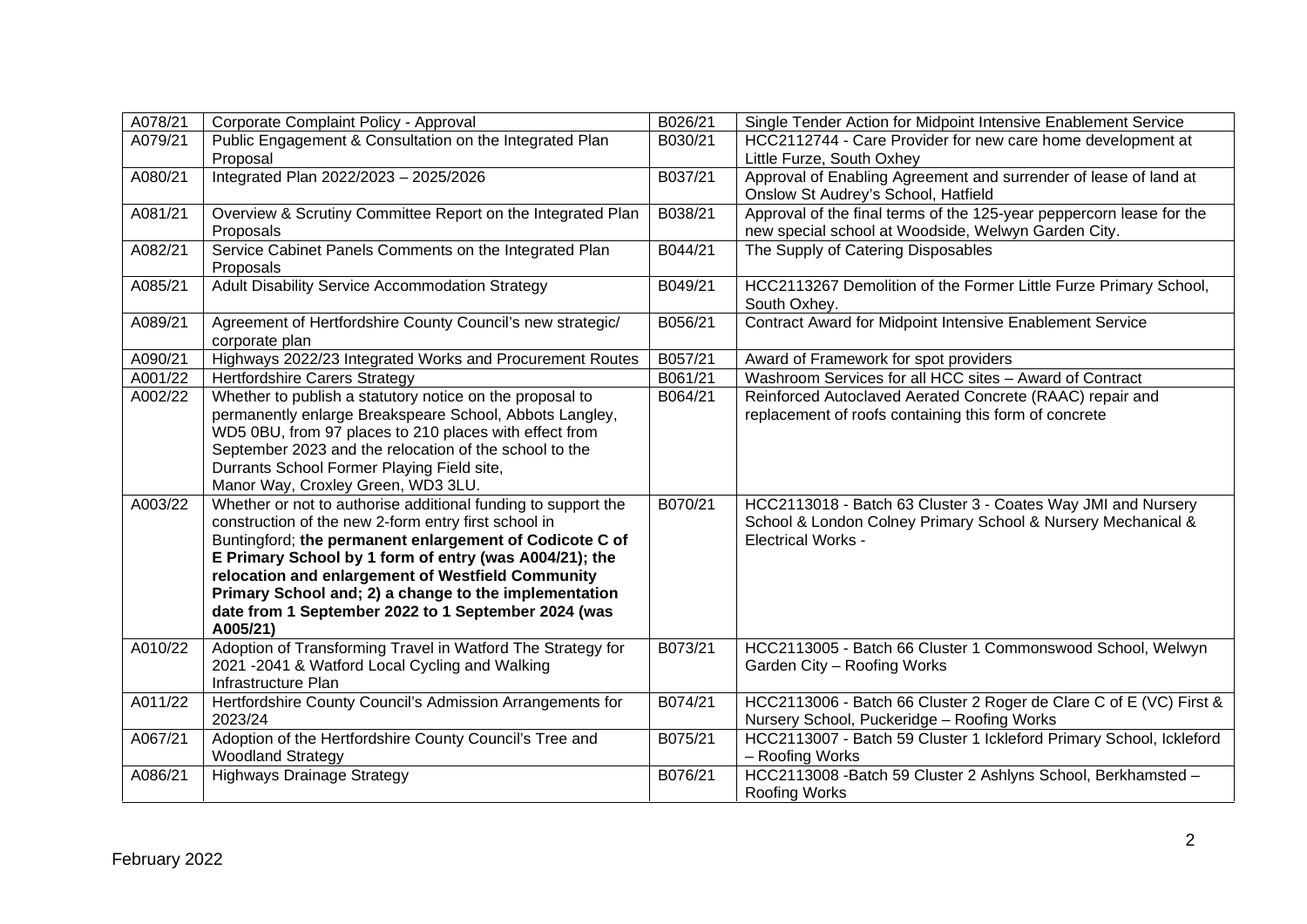| A087/21 | Hertfordshire Mental Health Strategy 2022-2027                                                                                                                                                                                                                                                       | B079/21 | The Supply of Laminating Pouches                                                                                                                                                                   |
|---------|------------------------------------------------------------------------------------------------------------------------------------------------------------------------------------------------------------------------------------------------------------------------------------------------------|---------|----------------------------------------------------------------------------------------------------------------------------------------------------------------------------------------------------|
| A006/22 | Whether or not to agree to the statutory proposal to close the<br>residential provision at Falconer School, taking into<br>consideration the outcome of the statutory notice period. NB<br>Agreement to the statutory proposal by Cabinet will only be<br>required if objections are received to it. | B085/21 | Provision of a dynamic Purchase System for School Coach and Local<br><b>Bus Operators</b>                                                                                                          |
| A007/22 | Whether or not to agree to the statutory proposal to close<br>Wareside C of E Primary School on 31 August 2022                                                                                                                                                                                       | B089/21 | HCC2113182 Provision of consultancy services to Adult Care<br>Services construction projects                                                                                                       |
| A012/22 | Changes in commissioning and partnership working<br>arrangement arising from the Health and Care Bill                                                                                                                                                                                                | B092/21 | HCC2113175 - Kings Langley Primary School, Kings Langley - Batch<br>60 Cluster 1 - Roofing Works                                                                                                   |
| A077/21 | Land remediation and property development strategy for<br>Chequersfield, Welwyn Garden City                                                                                                                                                                                                          | B093/21 | HCC2113176 - Andrews Lane Primary School, Cheshunt - Batch 64<br>Cluster 1 - Roofing Works                                                                                                         |
| A084/21 | <b>Family Hubs Strategy</b>                                                                                                                                                                                                                                                                          | B094/21 | HCC2113177 - Middleton School, Ware - Batch 64 Cluster 2 -<br>Roofing Works                                                                                                                        |
| A088/21 | Procurement of Adult Care Service Housing Management<br>Provider                                                                                                                                                                                                                                     | B095/21 | HCC2113178 - Pixies Hill Primary School, Hemel Hempstead &<br>Garden Fields JMI School, St Albans - Batch 64 Cluster 3 - Roofing<br>Works                                                          |
| A091/21 | Covid-19 Recovery Strategy - Biannual update Report                                                                                                                                                                                                                                                  | B100/21 | HCC2113221 - The Lea Primary School & Nursery, Harpenden &<br>Malvern Way Infant & Nursery School, Croxley Green - Roofing<br>Works                                                                |
| A008/22 | Approval to the sale of Land at former Meriden School,<br>Harvest End, Watford                                                                                                                                                                                                                       | B101/21 | HCC2113222 - Icknield Infant & Nursery School, Letchworth - Roofing<br>Works                                                                                                                       |
| A013/22 | Family Safeguarding for Children in Care - decision to<br>proceed with programme                                                                                                                                                                                                                     | B102/21 | HCC2113223 - Bushey Manor Junior School, Bushey - Roofing<br><b>Works</b>                                                                                                                          |
| A044/21 | To inform on the proposed pattern of Primary Specialist<br>Resource Provision (SRP) and consequential organisational<br>changes required to form Phase 2 of the SRP strategy, and to<br>seek agreement to consult upon them                                                                          | B103/21 | HCC2113250 - Mandeville Primary School, Sawbridgeworth - 1 Form<br>to 2 Form of entry expansion construction project and associated<br>external works                                              |
| A009/22 | Minerals and Waste Local Plan: Draft Plan Consultation                                                                                                                                                                                                                                               | B108/21 | Approval for capital funding delivery of Public Sector Decarbonisation<br>Works Scheme Works for Hertfordshire County Council                                                                      |
| A015/21 | Consider the future of Land North of Roysia School, Royston                                                                                                                                                                                                                                          | B109/21 | The Provision of a Delivery Service for Herts FullStop                                                                                                                                             |
| A018/21 | Consider the future of Land at 2B Star Street<br>in connection with the existing library at 87 High Street, Ware.                                                                                                                                                                                    | B110/21 | HCC2012497 - Codicote Primary School - School Expansion                                                                                                                                            |
| A014/22 | Procurement of Mobilising System for East Coast and<br><b>Hertfordshire Control Room Consortium (ECHCRC)</b>                                                                                                                                                                                         | B111/21 | HCC2113354 - Gilston Primary - Commission of design team<br>consultants                                                                                                                            |
|         |                                                                                                                                                                                                                                                                                                      | B117/21 | To negotiate an extension of the existing contract between<br>Hertfordshire County Council and Herts for Learning for the provision<br>of HfL services and support to Hertfordshire County Council |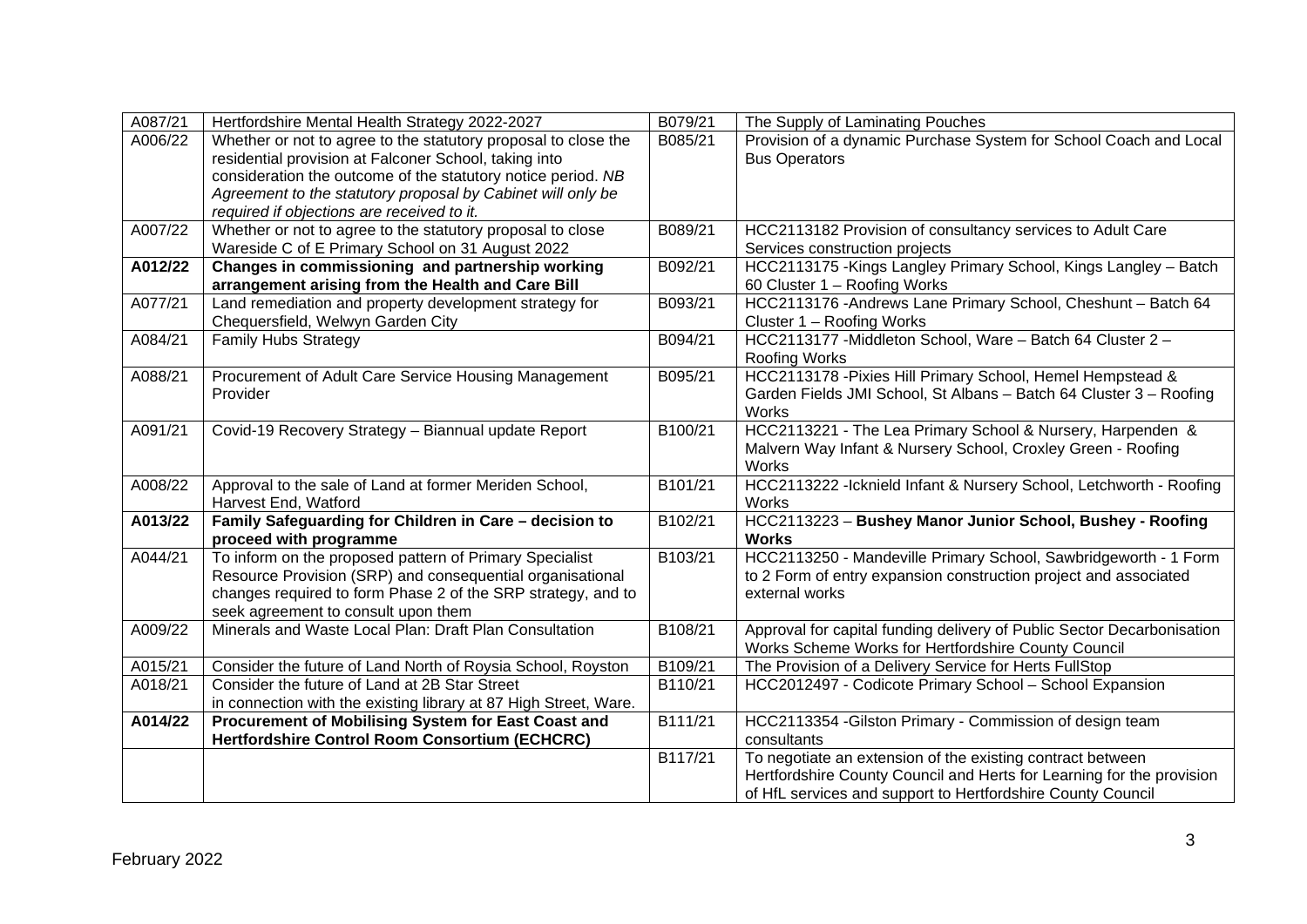| B118/21              | To award of contract for the provision a Hertfordshire Sexual Health     |
|----------------------|--------------------------------------------------------------------------|
|                      | Service                                                                  |
| B121/21              | Day opportunities - grant allocations                                    |
| B122/21              | HCC2113430 - Little Furze - Construction of new care home                |
|                      | development                                                              |
| B123/2               | HCC2113431 - Procurement of Water and Sewerage Services"                 |
| B124/21              | HCC2113424 - Buntingford First School Temp Accommodation                 |
| B125/21              | HCC2113418 - The Rivers Education Support Centre, Hoddesdon -            |
|                      | Supply & Installation Primary Support Base Building                      |
| B126/21              | HCC2113342 - Buntingford School - Construction of New Net Zero           |
|                      | Carbon first school                                                      |
| B127/21              | Transport, Infrastructure and Planning Services Framework 2022-23        |
|                      | Lots 1-7 Call Offs                                                       |
| B129/21              | Inside Out Intensive Coaching Service for Children in Care               |
| B130/21              | Procurement of a Multi-Provider Framework agreement for the              |
|                      | provision of learning opportunities, products and interventions on       |
|                      | behalf of Adult Care Services Workforce Development and                  |
|                      | Partnership Team                                                         |
| B131/21              | The provision of a Minor Works service of grounds maintenance and        |
|                      | maintenance services                                                     |
| B132/21              | The provision of Building Cleaning Service for the renewal of the        |
|                      | West of county education package of primary schools (West A)             |
| B133/21              | The provision of Building Cleaning Service for the renewal of the        |
|                      | West of county education package of primary schools (West B)             |
| B134/21              | The provision of Building Cleaning Service for the renewal of the        |
|                      | West of county education package of primary schools (West C)             |
| B135/21              | The provision of Building Cleaning Service for the renewal of the        |
|                      | West of county education package of primary schools (West D)             |
| B <sub>136</sub> /21 | The provision of Building Cleaning Service for the renewal of the        |
|                      | Bishops Stortford education package of primary schools (East of          |
|                      | County E)                                                                |
| B002/22              | Award contract for electronic document records management                |
|                      | software                                                                 |
| B003/22              | Whether or not to agree to the statutory proposal to close the           |
|                      | residential provision at Falconer School, taking into consideration the  |
|                      | outcome of the statutory notice period. NB An officer decision will only |
|                      | be taken if no objections to the statutory proposal are received         |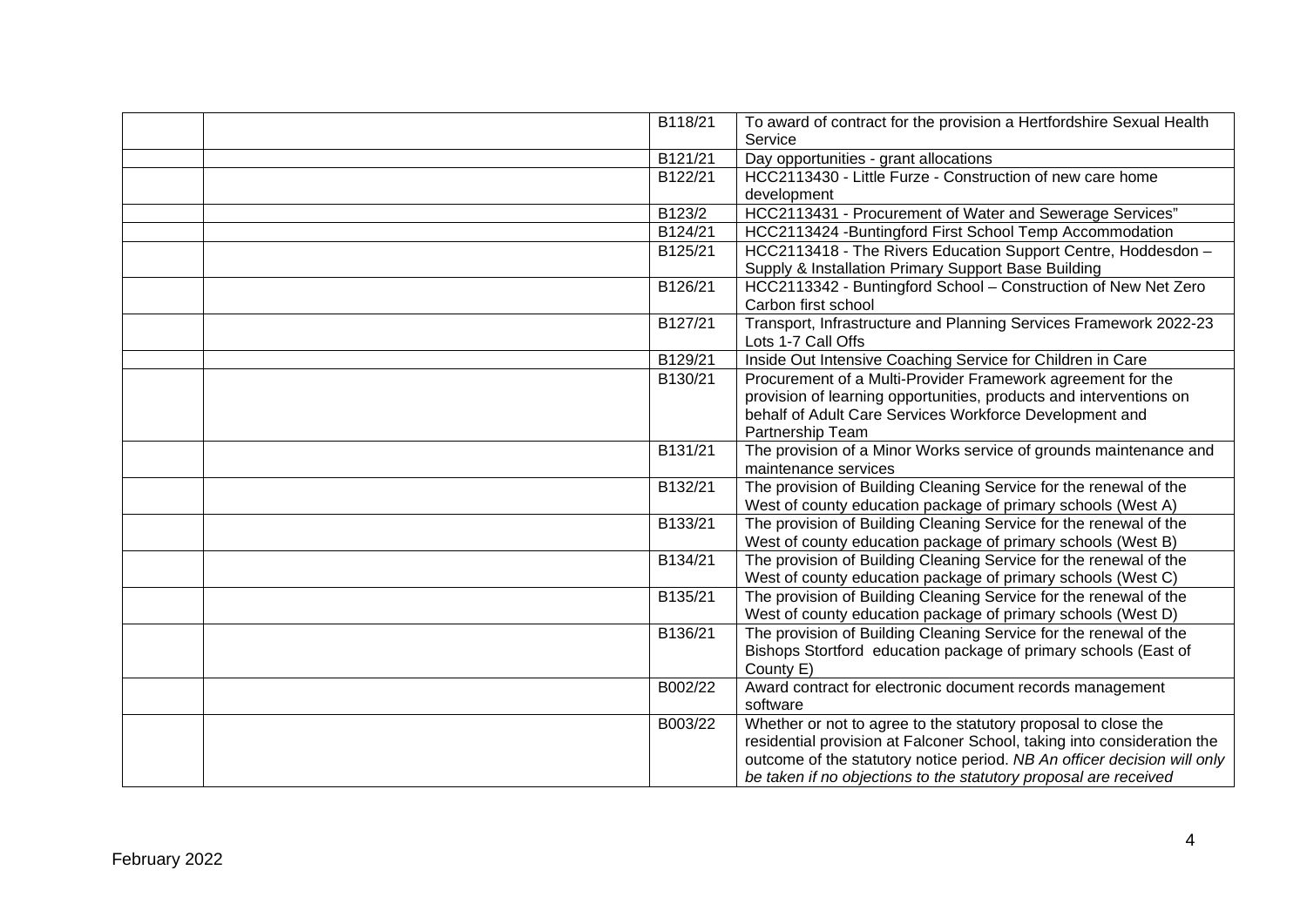| B004/22                    | The provision of Building Cleaning Services, for The Hemel<br><b>Hempstead School</b>                                               |
|----------------------------|-------------------------------------------------------------------------------------------------------------------------------------|
| B005/22                    | HCC2113481 Batch 61 Cluster 2 - Burleigh, Heathlands & Manland<br>School - Heating Works                                            |
| B006/22                    | The provision of contracts for the treatment and final disposal of local<br>authority collected residual waste from 2024            |
| B007/22                    | Step2Skills: Award of contract for the provision of Adult Learning<br>across Hertfordshire for academic year 2022-2023              |
| B008/22                    | Prevention of Homelessness Service (16 to 25 years) via Children's<br>Services in conjunction with the 10 District/Borough Councils |
| B009/22<br>(was<br>A001/22 | <b>Hertfordshire Carers Strategy</b>                                                                                                |
| was<br>B120/21)            |                                                                                                                                     |
| B010/22                    | Hertfordshire Mental Health Strategy 2022-27                                                                                        |
| B011/22                    | Hertfordshire Dementia Strategy 2022 -27                                                                                            |
| B012/22                    | To award of contract for the provision a Hertfordshire Sexual<br><b>Health Service</b>                                              |
|                            | HCC2213505 - Hertfordshire County Council Waste Contract -<br>B013/22<br><b>Tender Management Support</b>                           |
| B014/22                    | HCC2213511 - Chater Junior School, Watford - Roofing Works                                                                          |
|                            | B015/22<br>HCC2213548 - Works on the County Hall, Car Park                                                                          |
| B016/22                    | Refurbishment of Robertson House office space.                                                                                      |
| B017/22                    | The provision of The Building Cleaning Framework 2022                                                                               |
| B018/22                    | Next Generation Programme: Awarding an IT End User Support                                                                          |
|                            | <b>Contract (Helpdesk/Hardware provision)</b>                                                                                       |
| B019/22                    | <b>Supervised Contact Service for Hertfordshire Children</b>                                                                        |

**\*\*** The address from which, subject to any prohibition or restriction on their disclosure, copies of, or extracts from, any document listed is available from County Hall, Pegs Lane, Hertford. SG13 8DE. Other documents relevant to these matters may be submitted to the decision maker. To request details of such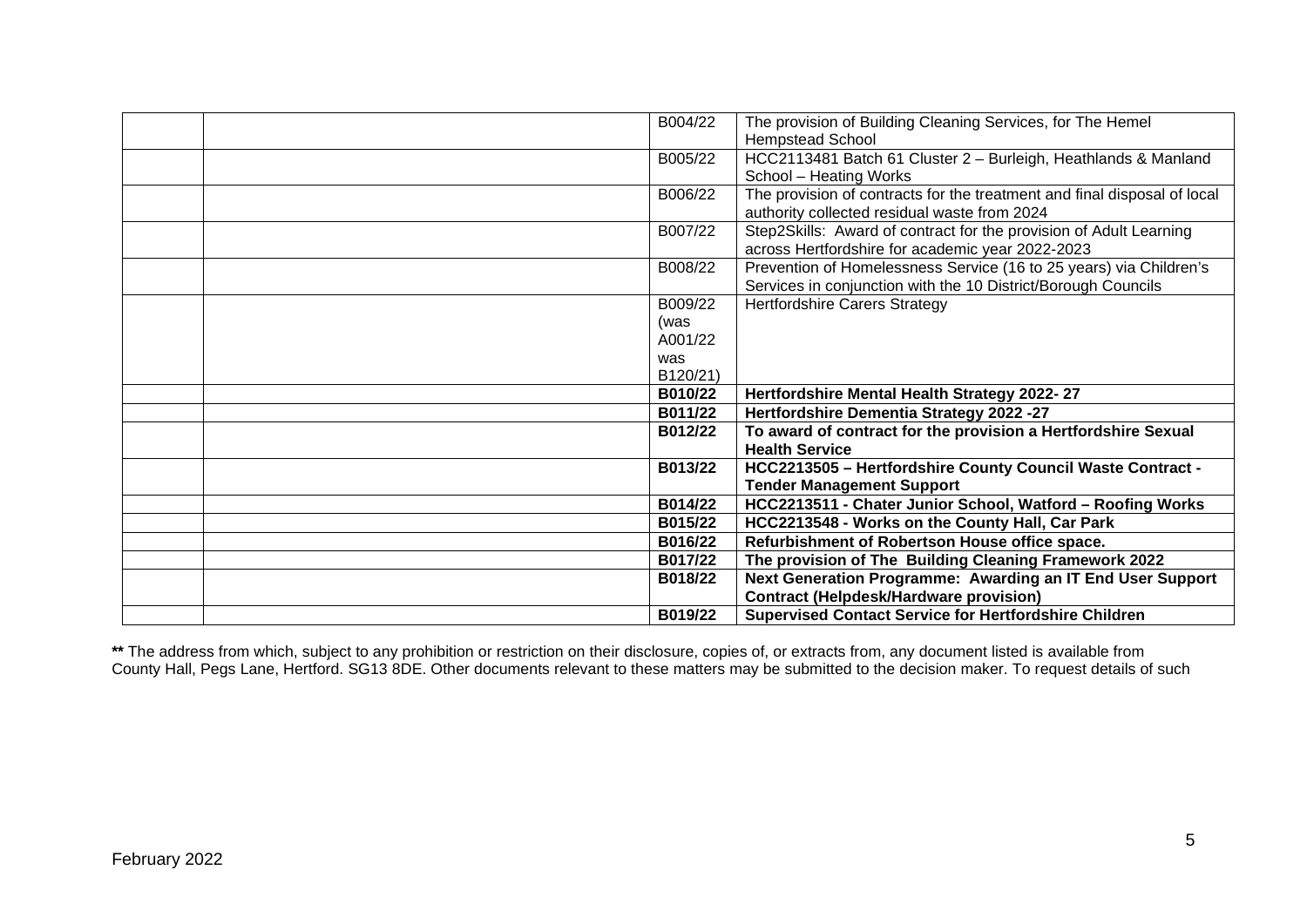documents (if any) as they become available, contact Deborah Jeffery, Assistant Manager, Democratic Services by email [\(Deborah.jeffery@hertfordshire.gov.uk\)](mailto:Deborah.jeffery@hertfordshire.gov.uk) or phone (01992 555563)

\*\*\* In accordance with Regulation 10(1) of The Local Authorities (Executive Arrangements) (Meetings and Access to Information) (England) Regulations 2012 (the '2012 Regulations') these items of business will be considered by Cabinet at its meeting 13 May 2019. Notices issued, as required by the 2012 Regulations, can be viewed at <https://democracy.hertfordshire.gov.uk/mgCalendarMonthView.aspx?GL=1&bcr=1>

ᵻᵻ Documents to be considered by the Cabinet are published on the Councils website at <https://democracy.hertfordshire.gov.uk/mgCalendarMonthView.aspx?GL=1&bcr=1>

‡‡ Grounds for exemption are: -

- (a) where the decision is a decision taken under the Special Urgency provisions in Annex 4 of the Constitution
- (b) where the Chief Executive certifies that implementation of the decision is critical for service delivery
- (c) where the Director of Law & Governance certifies that the Council would be likely to suffer legal prejudice from a delay in implementation of the decision resulting from the decision being Called-In
- (d) where the Director of Resources certifies that the Council would be likely to suffer financial prejudice from a delay in implementation of the decision resulting from the decision being Called-In
- (e) where the Director of Law & Governance certifies that a delay in implementation of the decision resulting from the decision being Called-In would result in the decision being incapable of implementation or meaningful implementation
- (f) where the decision results from consideration of a recommendation or report from the OSC or any sub-committee or Topic Group of the OSC
- (g) where the decision results from a reference back decision by Overview and Scrutiny Committee; or
- (h) where the decision is a recommendation to Full Council;
- (i) where the Call-In period has expired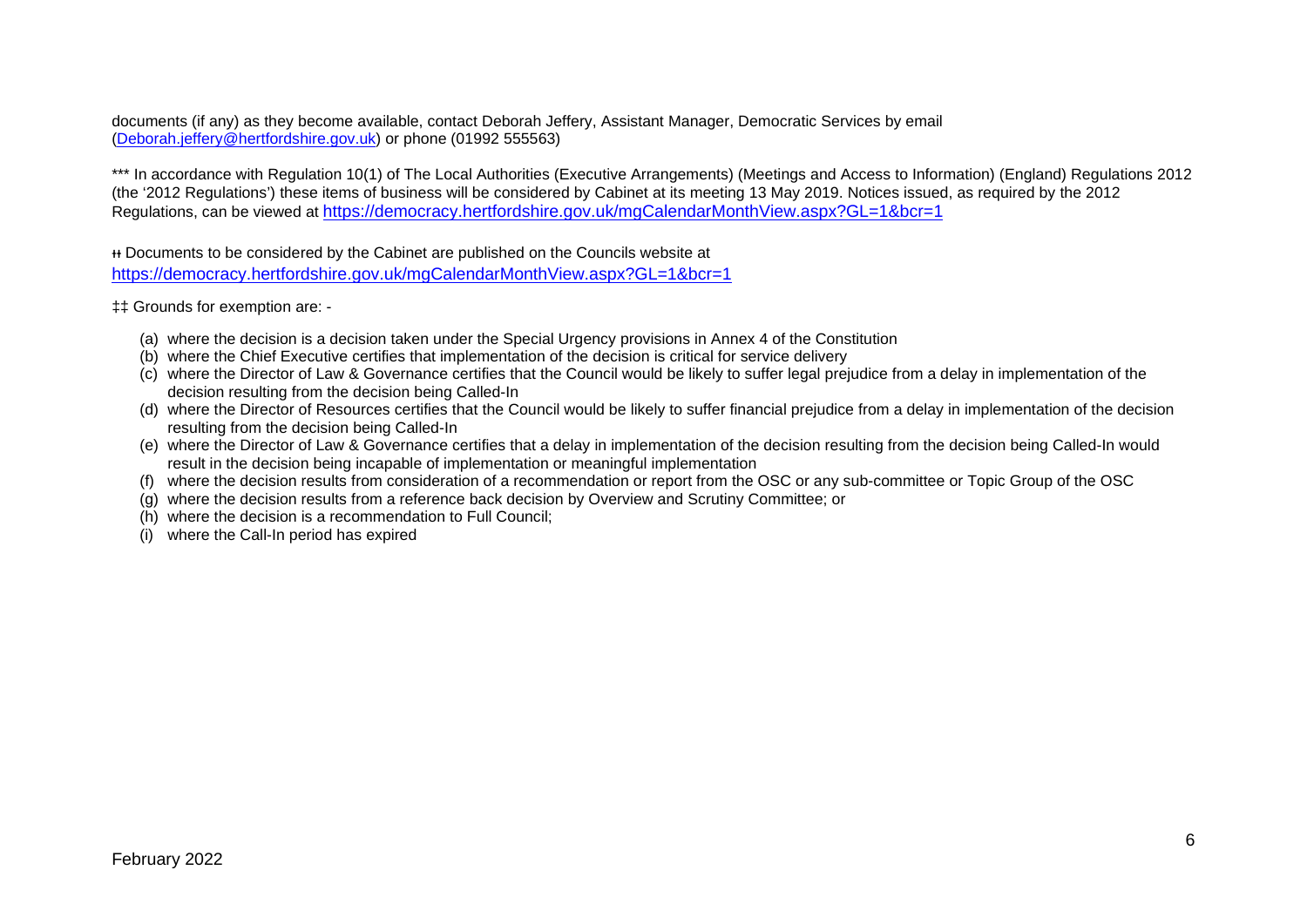## **PART A: DECISIONS BY CABINET NOTE:** NEW ITEMS AND AMENDMENTS ARE SHOWN IN BOLD

| Ref No. | <b>Matter for decision</b>                                                                        | <b>Date</b><br>decision to<br>be made         | <b>Cabinet Panels</b><br>to be consulted | <b>Officer contact for</b><br>this matter | Documents to be<br>considered**II                                                                                                                                                                                                                    | <b>Exempt from</b><br>the Council's<br><b>Call-in</b><br>procedures ‡‡<br>Yes/No |
|---------|---------------------------------------------------------------------------------------------------|-----------------------------------------------|------------------------------------------|-------------------------------------------|------------------------------------------------------------------------------------------------------------------------------------------------------------------------------------------------------------------------------------------------------|----------------------------------------------------------------------------------|
| A059/21 | Domestic Abuse<br>Strategy                                                                        | 21/02/2022                                    | Adult Care,<br>Health &<br>Wellbeing     | Helen Gledhill 01438<br>843617            | Report of the Executive Director<br>of Adult Care Services                                                                                                                                                                                           | No                                                                               |
| A068/21 | Q3 Finance Budget<br><b>Monitor</b>                                                               | 21/02/2022                                    | Resources &<br>Performance               | Scott Walker<br>01992 555273              | Report of the Deputy Chief<br><b>Executive and Executive Director</b><br>of Resources                                                                                                                                                                | <b>No</b>                                                                        |
| A069/21 | Highway Infrastructure<br><b>Asset Management</b><br>Plan: Asset<br>Performance Report<br>2020/21 | 21/02/2022                                    | Highways &<br>Transport                  | <b>Chris Allen-Smith</b><br>01992 658167  | Report of the Executive Director<br>of Environment & Transport                                                                                                                                                                                       | <b>No</b>                                                                        |
| A076/21 | Delivery strategy for a<br>new Garden Village in<br>Cheshunt                                      | 21/02/2021                                    | Resources &<br>Performance               | <b>Mike Evans</b><br>01992 555634         | Report of the Deputy Chief<br><b>Executive and Executive Director</b><br>of Resources<br>Part I and Part II Report - due to<br>'Information relating to the<br>financial or business affairs of<br>any particular person (including<br>the Council)' | <b>No</b>                                                                        |
| A078/21 | <b>Corporate Complaint</b><br>Policy - Approval                                                   | 21/02/2022                                    | Resources &<br>Performance               | <b>Quentin Baker</b><br>07976611271       | Report of the Deputy Chief<br>Executive                                                                                                                                                                                                              | <b>No</b>                                                                        |
| A079/21 | Public Engagement &<br>Consultation on the<br>Integrated Plan<br>Proposal                         | 21/02/2022<br>County<br>Council<br>22/02/2022 | Resources &<br>Performance               | Alex James<br>01992 588259                | Report of the Deputy Chief<br><b>Executive and Executive Director</b><br>of Resources                                                                                                                                                                | Yes                                                                              |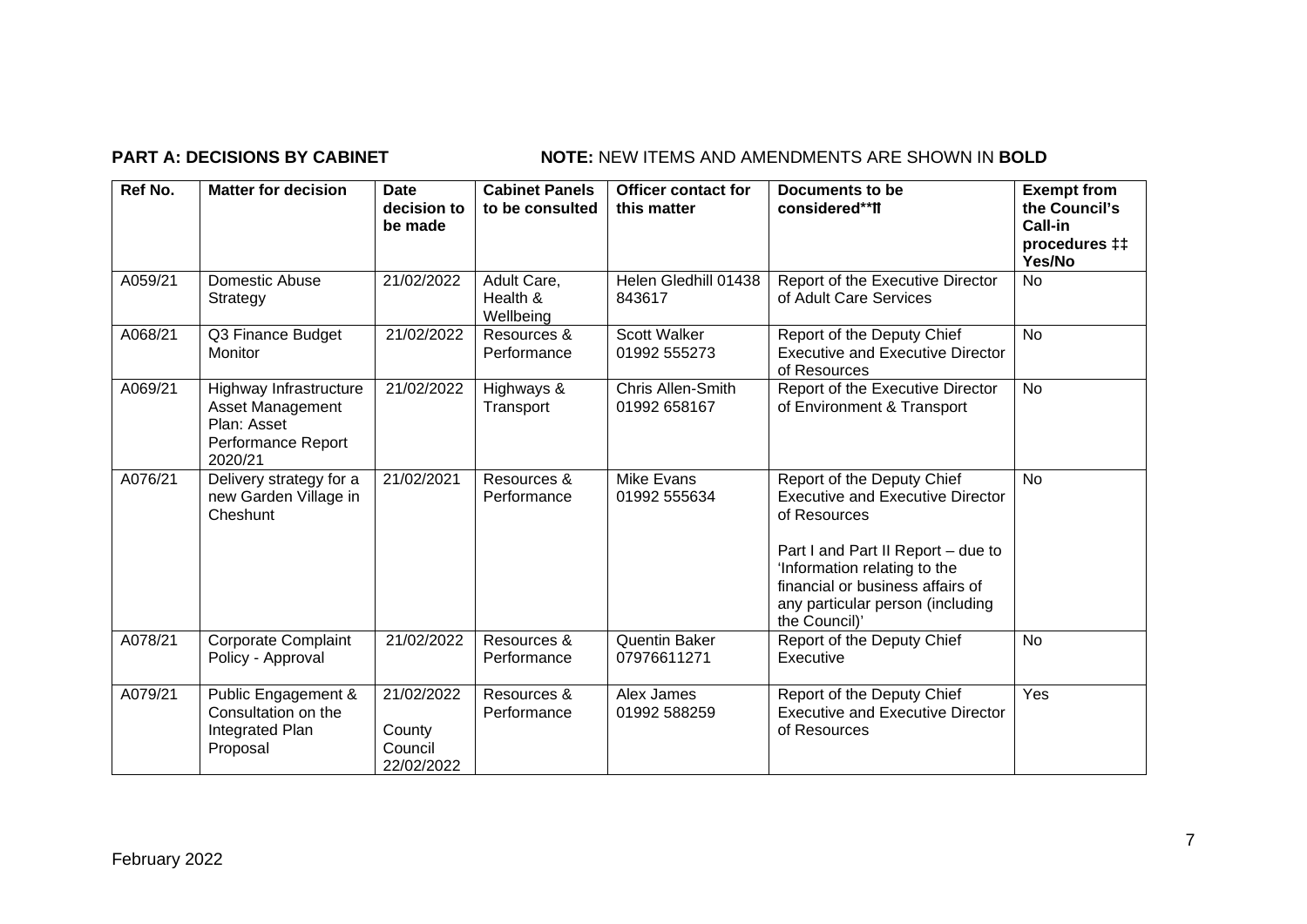| A080/21 | Integrated Plan                 | Cabinet    | All Cabinet          | Scott Walker      | Report of the Deputy Chief              | Yes       |
|---------|---------------------------------|------------|----------------------|-------------------|-----------------------------------------|-----------|
|         | $2022/2023 -$                   | 21/02/2022 | Panels               | 01992 555273      | <b>Executive and Executive Director</b> |           |
|         | 2025/2026                       |            |                      |                   | of Resources                            |           |
|         |                                 | County     | Overview &           |                   |                                         |           |
|         |                                 | Council    | Scrutiny             |                   |                                         |           |
|         |                                 | 22/02/2022 | Committee            |                   |                                         |           |
| A081/21 | Overview & Scrutiny             | Cabinet    | Resources and        | Natalie Rotherham | Report of the Overview and              | Yes       |
|         | Committee Report on             | 21/02/2022 | Performance          | 01992 588485      | <b>Scrutiny Committee</b>               |           |
|         | the Integrated Plan             |            | <b>Cabinet Panel</b> |                   |                                         |           |
|         | Proposals                       | County     |                      | Fiona Corcoran    |                                         |           |
|         |                                 | Council    |                      | 01992 588165      |                                         |           |
|         |                                 | 22/02/2022 |                      |                   |                                         |           |
| A082/21 | Service Cabinet                 | Cabinet    | Resources and        | Deborah Jeffery   | Report of the Deputy Chief              | Yes       |
|         | Panels Comments on              | 21/02/2022 | Performance          | 01992 555563      | <b>Executive and Executive Director</b> |           |
|         | the Integrated Plan             |            | <b>Cabinet Panel</b> |                   | of Resources                            |           |
|         | Proposals                       | County     |                      |                   |                                         |           |
|         |                                 | Council    |                      |                   |                                         |           |
|         |                                 | 22/02/2022 |                      |                   |                                         |           |
| A085/21 | <b>Adult Disability Service</b> | 21/02/2021 | Adult Care,          | Alison Spalding   | Report of the Executive Director        | <b>No</b> |
|         | Accommodation                   |            | Health &             | 01992 588208      | of Adult Care Services                  |           |
|         | Strategy                        |            | Wellbeing            |                   |                                         |           |
|         |                                 |            |                      |                   |                                         |           |
|         |                                 |            | Resources &          |                   |                                         |           |
|         |                                 |            | Performance          |                   |                                         |           |
| A089/21 | Agreement of                    | Cabinet    | Resources &          | Alex James        | Report of the Deputy Chief              | Yes       |
|         | <b>Hertfordshire County</b>     | 21/02/2022 | Performance          | 01992 588259      | <b>Executive and Executive Director</b> |           |
|         | Council's new                   |            |                      |                   | of Resources                            |           |
|         | strategic/corporate             | County     |                      |                   |                                         |           |
|         | plan                            | Council    |                      |                   |                                         |           |
|         |                                 | 22/02/2022 |                      |                   |                                         |           |
| A090/21 | Highways 2022/23                | 21/02/2022 | Highways and         | Jonathan Wickham  | Report of the Executive Director        | <b>No</b> |
|         | Integrated Works and            |            | Transport            | 07917 588267      | of Environment & Transport              |           |
|         | <b>Procurement Routes</b>       |            | <b>Cabinet Panel</b> |                   |                                         |           |
| A001/22 | <b>Hertfordshire Carers</b>     | 21/02/2022 | Adult Care,          | <b>Ted Maddex</b> | Report of the Executive Director        | <b>No</b> |
|         | Strategy                        |            | Health &             | 01438843574       | of Adult Care Services                  |           |
|         |                                 |            | Wellbeing            |                   |                                         |           |
| A002/22 | Whether to publish a            | 21/02/2022 | Education            | Samantha Young    | Report of the Executive Director        | <b>No</b> |
|         | statutory notice on the         |            | Libraries &          | 01992 555754      | of Children's Services                  |           |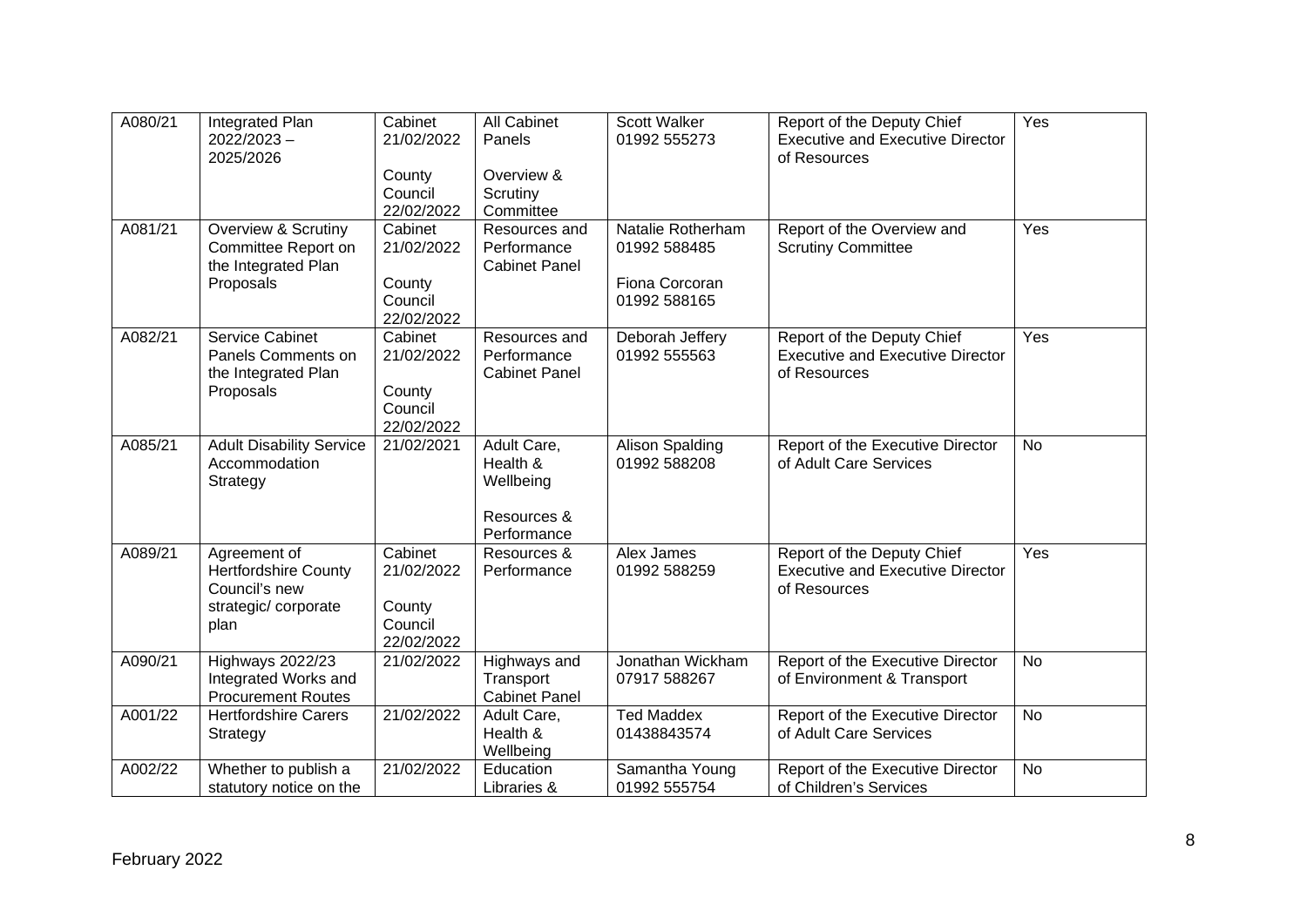|         | proposal to<br>permanently enlarge<br>Breakspeare School,<br>Abbots Langley,<br>WD5 0BU, from 97<br>places to 210 places<br>with effect from<br>September 2023 and<br>the relocation of the<br>school to the Durrants<br><b>School Former Playing</b><br>Field site,<br>Manor Way, Croxley<br>Green, WD3 3LU.                                                                                                                                                                              |            | Lifelong<br>Learning                             |                             | Part I and Part II Report - due to<br>'Information relating to the<br>financial or business affairs of<br>any particular person (including<br>the Council)                                                               |           |
|---------|--------------------------------------------------------------------------------------------------------------------------------------------------------------------------------------------------------------------------------------------------------------------------------------------------------------------------------------------------------------------------------------------------------------------------------------------------------------------------------------------|------------|--------------------------------------------------|-----------------------------|--------------------------------------------------------------------------------------------------------------------------------------------------------------------------------------------------------------------------|-----------|
| A003/22 | Whether or not to<br>authorise additional<br>funding to support the<br>construction of the<br>new 2-form entry first<br>school in Buntingford;<br>the permanent<br>enlargement of<br><b>Codicote C of E</b><br><b>Primary School by 1</b><br>form of entry (was<br>A004/21); the<br>relocation and<br>enlargement of<br>Westfield<br><b>Community Primary</b><br>School and; 2) a<br>change to the<br>implementation date<br>from 1 September<br>2022 to 1 September<br>2024 (was A005/21) | 21/02/2022 | Education<br>Libraries &<br>Lifelong<br>Learning | Kate Leahy<br>01992 555864  | Report of the Executive Director<br>of Children's Services<br>Part I and Part II Report - due to<br>'Information relating to the<br>financial or business affairs of<br>any particular person (including<br>the Council) | <b>No</b> |
| A010/22 | Adoption of<br><b>Transforming Travel in</b><br><b>Watford The Strategy</b>                                                                                                                                                                                                                                                                                                                                                                                                                | 21/02/2022 | Highways &<br>Transport                          | Sue Jackson<br>01992 588615 | Report of the Executive Director<br>of Environment & Transport                                                                                                                                                           | <b>No</b> |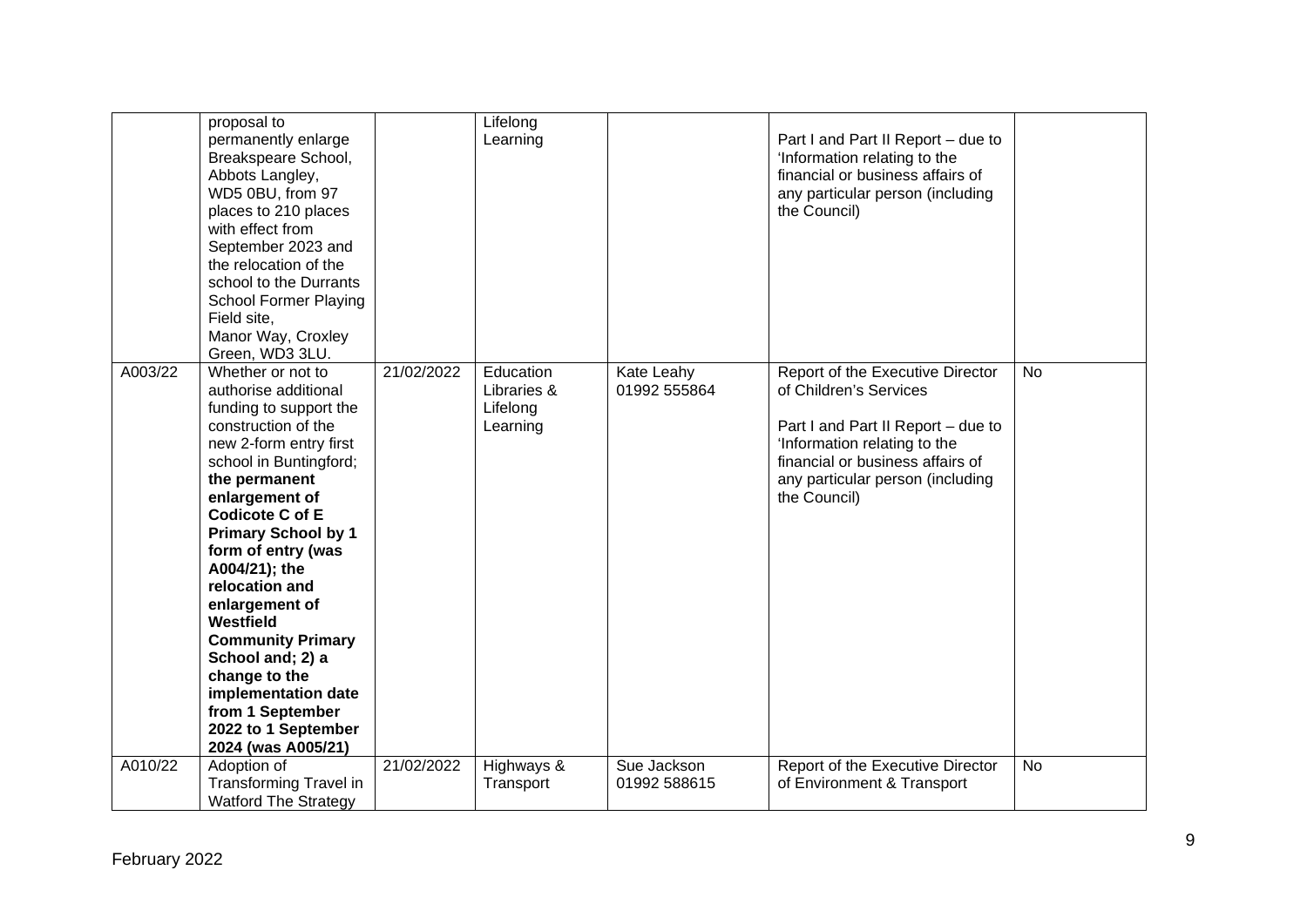|         | for 2021 - 2041 &<br><b>Watford Local Cycling</b><br>and Walking<br>Infrastructure Plan                                                                                                                                                                                                                                         |            |                                                  |                                       |                                                                |           |
|---------|---------------------------------------------------------------------------------------------------------------------------------------------------------------------------------------------------------------------------------------------------------------------------------------------------------------------------------|------------|--------------------------------------------------|---------------------------------------|----------------------------------------------------------------|-----------|
| A011/22 | <b>Hertfordshire County</b><br><b>Council's Admission</b><br>Arrangements for<br>2023/24                                                                                                                                                                                                                                        | 21/02/2022 | Education,<br>Libraries & Life<br>Long Learning  | Jayne Abery<br>01992 588785           | Report of the Executive Director<br>of Children's Services     | <b>No</b> |
| A067/21 | Adoption of the<br><b>Hertfordshire County</b><br>Council's Tree and<br><b>Woodland Strategy</b>                                                                                                                                                                                                                                | 21/03/2022 | The<br>Environment                               | <b>Tony Bradford</b><br>01992 556028  | Report of the Executive Director<br>of Environment & Transport | <b>No</b> |
| A086/21 | Highways Drainage<br>Strategy                                                                                                                                                                                                                                                                                                   | 21/03/2022 | Highways &<br>Transport                          | <b>Richard Hennis</b><br>01992 658255 | Report of the Executive Director<br>of Environment & Transport | <b>No</b> |
| A087/21 | <b>Hertfordshire Mental</b><br>Health Strategy 2022-<br>2027                                                                                                                                                                                                                                                                    | 21/03/2022 | Adult Care,<br>Health &<br>Wellbeing             | James Salmon<br>01438 844152          | Report of the Executive Director<br>of Adult Care Services     | <b>No</b> |
| A006/22 | Whether or not to<br>agree to the statutory<br>proposal to close the<br>residential provision at<br>Falconer School,<br>taking into<br>consideration the<br>outcome of the<br>statutory notice period.<br>NB Agreement to the<br>statutory proposal by<br>Cabinet will only be<br>required if objections<br>are received to it. | 21/03/2022 | Education<br>Libraries &<br>Lifelong<br>Learning | Samantha Young<br>01992 555754        | Report of the Executive Director<br>of Children's Services     | <b>No</b> |
| A007/22 | Whether or not to<br>agree to the statutory<br>proposal to close<br>Wareside C of E<br>Primary School on 31<br>August 2022                                                                                                                                                                                                      | 21/03/2022 | N/A                                              | <b>Chris Martin</b><br>01992 556308   | Report of the Executive Director<br>of Children's Services     | <b>No</b> |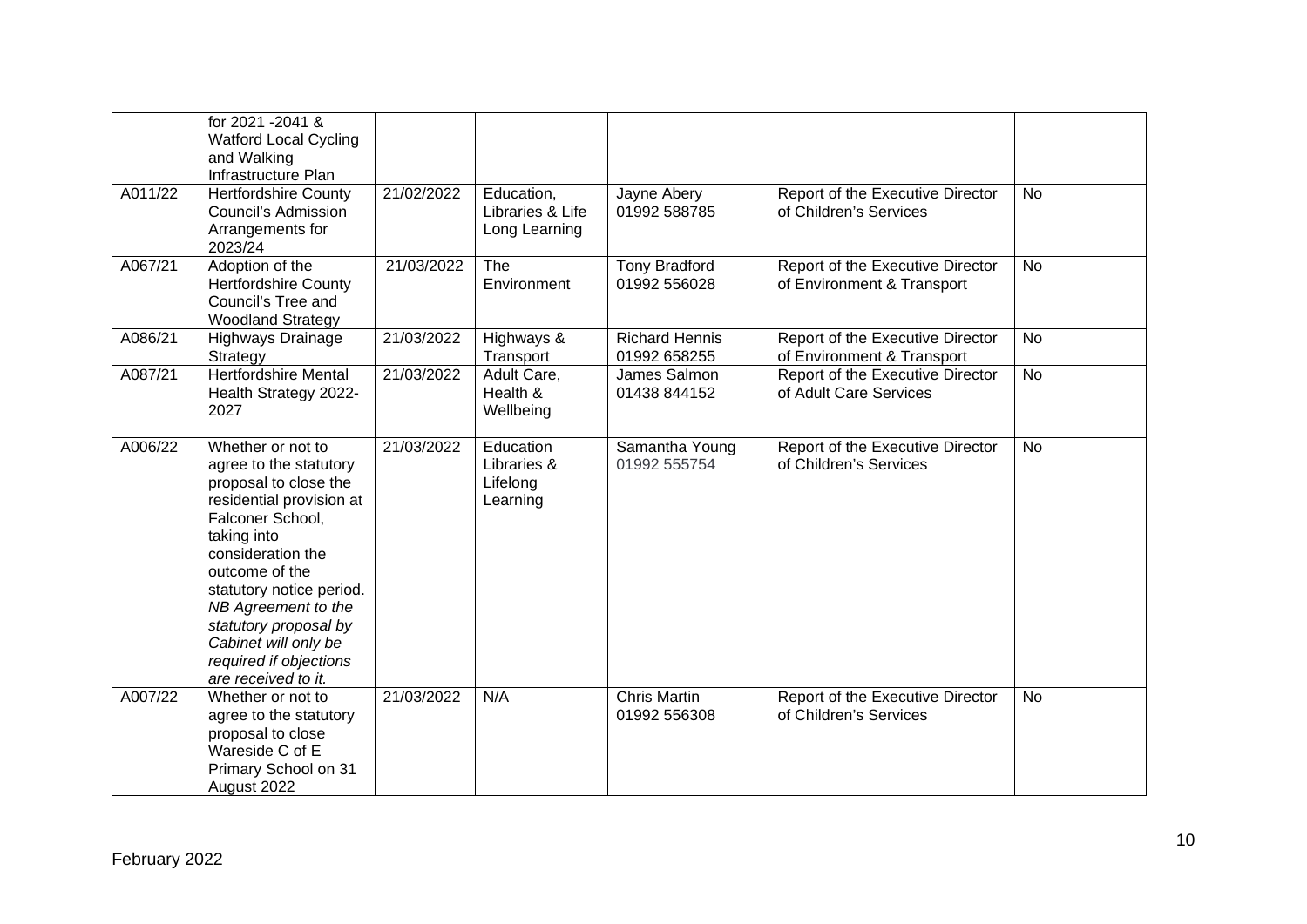| A012/22 | <b>Changes in</b><br>commissioning and<br>partnership working<br>arrangement arising<br>from the Health and<br><b>Care Bill</b> | 21/03/2022 | <b>Adult Care,</b><br>Health &<br>Wellbeing<br><b>Cabinet Panel</b>                               | <b>Tom Hennessey</b><br>01992 588385  | <b>Report of the Executive</b><br><b>Director of Adult Care</b><br><b>Services</b>                                                                                                                                                                   | Yes       |
|---------|---------------------------------------------------------------------------------------------------------------------------------|------------|---------------------------------------------------------------------------------------------------|---------------------------------------|------------------------------------------------------------------------------------------------------------------------------------------------------------------------------------------------------------------------------------------------------|-----------|
| A077/21 | Land remediation and<br>property development<br>strategy for<br>Chequersfield,<br>Welwyn Garden City                            | 25/04/2022 | Resources &<br>Performance                                                                        | <b>Mike Evans</b><br>01992 555634     | Report of the Deputy Chief<br><b>Executive and Executive Director</b><br>of Resources                                                                                                                                                                | <b>No</b> |
| A084/21 | <b>Family Hubs Strategy</b>                                                                                                     | 25/04/2022 | Children, Young<br>People &<br>Families                                                           | <b>Melany Knowles</b><br>01992 555874 | Report of the Executive Director<br>of Children's Services                                                                                                                                                                                           | <b>No</b> |
| A088/21 | <b>Procurement of Adult</b><br><b>Care Service Housing</b><br><b>Management Provider</b>                                        | 25/04/2022 | Resources &<br>Performance<br>Adult Care,<br>Health &<br>Wellbeing                                | Michael Wright<br>01992 556047        | Joint Report of the Report of the<br>Deputy Chief Executive and the<br><b>Executive Director of Adult Care</b><br>Services                                                                                                                           | <b>No</b> |
| A091/21 | Covid-19 Recovery<br>Strategy - Biannual<br>update Report                                                                       | 25/04/2022 | Resources &<br>Performance                                                                        | Anna Morrison<br>01992 588282         | Report of the Deputy Chief<br><b>Executive and Executive Director</b><br>of Resources                                                                                                                                                                | <b>No</b> |
| A008/22 | Approval to the sale of<br>Land at former<br>Meriden School,<br>Harvest End, Watford                                            | 25/04/2022 | Resources &<br>Performance                                                                        | <b>Neil Barker</b><br>01992 556075    | Report of the Deputy Chief<br><b>Executive and Executive Director</b><br>of Resources<br>Part I and Part II Report - due to<br>'Information relating to the<br>financial or business affairs of<br>any particular person (including<br>the Council)' | <b>No</b> |
| A013/22 | <b>Family Safeguarding</b><br>for Children in Care -<br>decision to proceed<br>with programme                                   | 25/04/2022 | <b>Resources &amp;</b><br>Performance<br>Children,<br><b>Young People&amp;</b><br><b>Families</b> | <b>Ruth Fennemore</b><br>01992 556409 | <b>Report of the Deputy Chief</b><br><b>Executive and Executive</b><br>Director of Resources and the<br><b>Executive Director of</b><br><b>Children's Services</b>                                                                                   | <b>No</b> |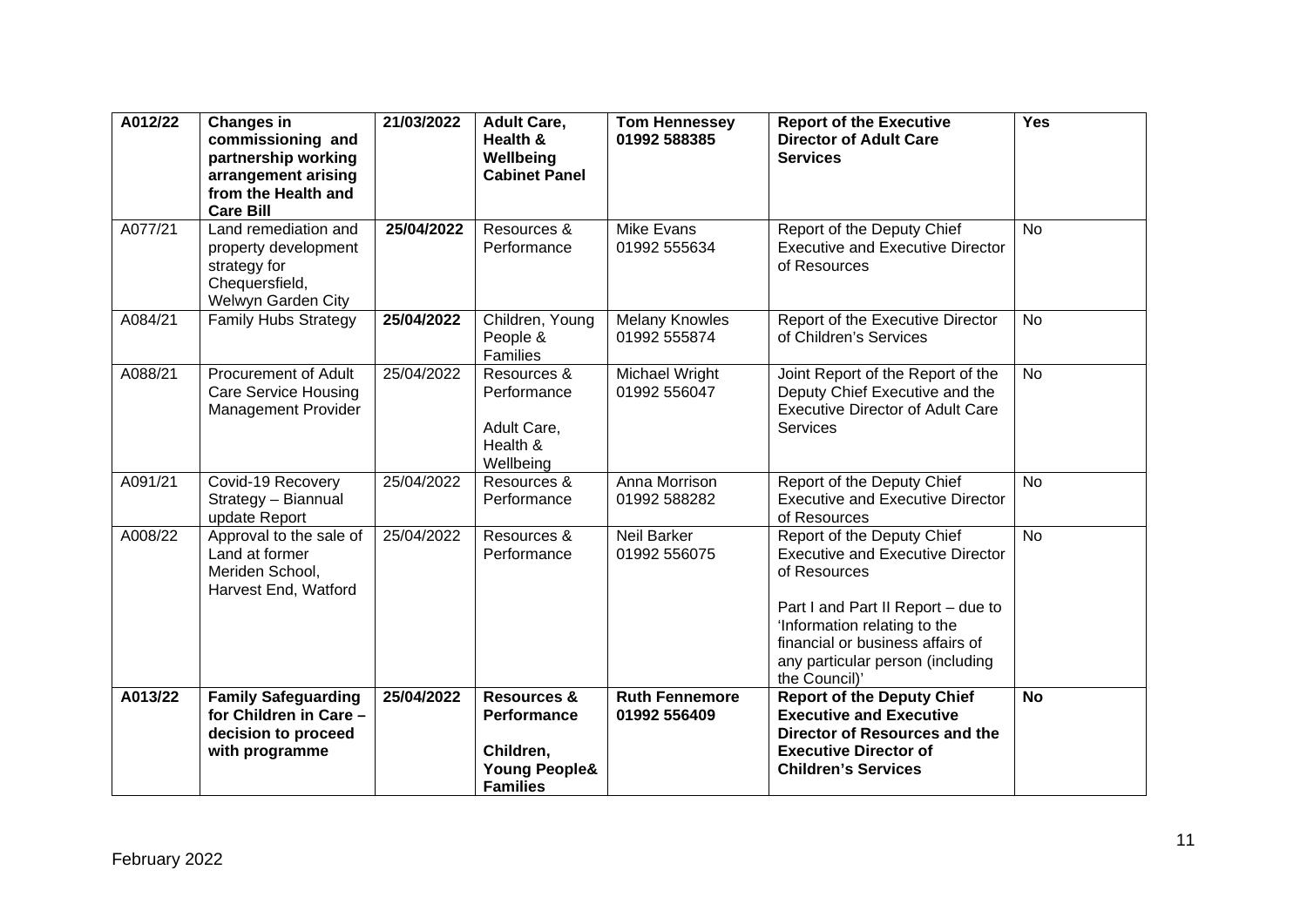| A044/21 | To inform on the<br>proposed pattern of<br><b>Primary Specialist</b><br><b>Resource Provision</b><br>(SRP) and<br>consequential<br>organisational<br>changes required to<br>form Phase 2 of the<br>SRP strategy, and to<br>seek agreement to<br>consult upon them | 23/05/2022                                               | Education,<br>Libraries & Life<br>Long Learning                                  | Pauline Davis<br>01992 555865             | Report of the Executive Director<br>of Children's Services                                                                                                                                                                                           | <b>No</b> |
|---------|-------------------------------------------------------------------------------------------------------------------------------------------------------------------------------------------------------------------------------------------------------------------|----------------------------------------------------------|----------------------------------------------------------------------------------|-------------------------------------------|------------------------------------------------------------------------------------------------------------------------------------------------------------------------------------------------------------------------------------------------------|-----------|
| A009/22 | <b>Minerals and Waste</b><br>Local Plan: Draft Plan<br>Consultation                                                                                                                                                                                               | Cabinet<br>23/05/2022<br>County<br>Council<br>24/05/2022 | The<br>Environment                                                               | <b>Christopher Stanek</b><br>01992 658398 | Report of the Executive Director<br>of Environment & Transport                                                                                                                                                                                       | Yes       |
| A015/21 | Consider the future of<br>Land North of Roysia<br>School, Royston                                                                                                                                                                                                 | 20/06/2022                                               | Resources and<br>Performance                                                     | James Young<br>01992 556551               | Report of the Deputy Chief<br><b>Executive and Executive Director</b><br>of Resources<br>Part I and Part II Report – due to<br>'Information relating to the<br>financial or business affairs of<br>any particular person (including<br>the Council)' | <b>No</b> |
| A018/21 | Consider the future of<br>Land at 2B Star Street<br>in connection with the<br>existing library at 87<br>High Street, Ware.                                                                                                                                        | 20/06/2022                                               | Resources and<br>Performance<br>Education<br>Libraries &<br>Lifelong<br>Learning | Roger Arbon<br>01992 588052               | Report of the Deputy Chief<br><b>Executive and Executive Director</b><br>of Resources<br>Part I and Part II Report - due to<br>'Information relating to the<br>financial or business affairs of<br>any particular person (including<br>the Council)' | <b>No</b> |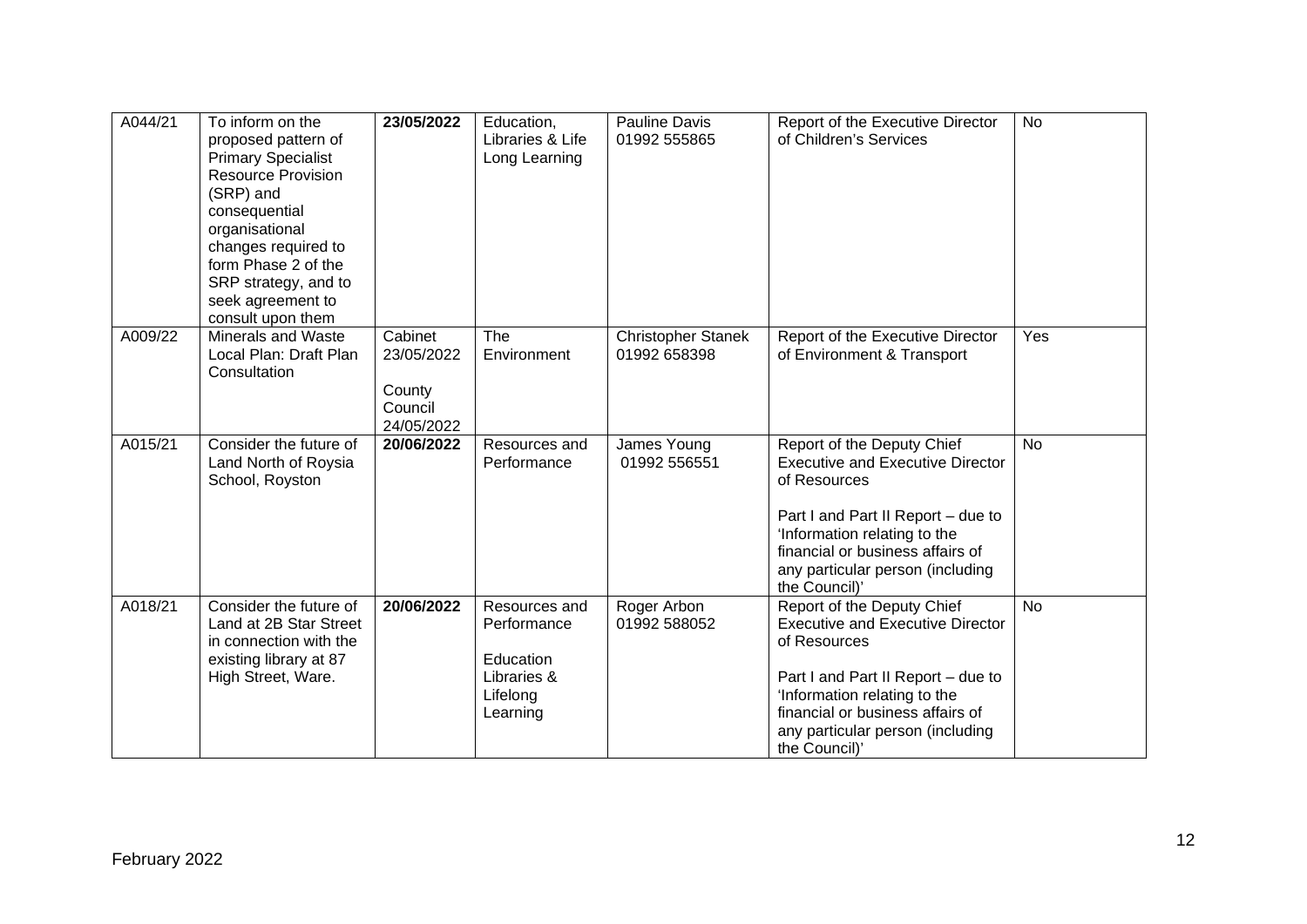| A014/22 | Procurement of               | 20/06/2022 | <b>Public Health &amp;</b> | <b>Michael Wright</b> | <b>Report of the Executive</b> | <b>No</b> |
|---------|------------------------------|------------|----------------------------|-----------------------|--------------------------------|-----------|
|         | <b>Mobilising System</b>     |            | Community                  | 07471 020913.         | <b>Director of Community</b>   |           |
|         | for East Coast and           |            | <b>Safety</b>              |                       | <b>Protection</b>              |           |
|         | <b>Hertfordshire Control</b> |            |                            |                       |                                |           |
|         | <b>Room Consortium</b>       |            |                            |                       |                                |           |
|         | (ECHCRC)                     |            |                            |                       |                                |           |

## **Membership of Cabinet**

| <b>Stella Nash</b>     | <b>Adult Care, Health &amp; Wellbeing</b>            | <b>Richard Roberts</b> | <b>Leader of The Council</b>                |
|------------------------|------------------------------------------------------|------------------------|---------------------------------------------|
| <b>Teresa Heritage</b> | <b>Children, Young People &amp; Families</b>         | <b>Morris Bright</b>   | <b>Public Health &amp; Community Safety</b> |
| <b>Terry Douris</b>    | <b>Education, Libraries &amp; Life Long Learning</b> | <b>Bob Deering</b>     | <b>Resources &amp; Performance</b>          |
|                        | Stephen Boulton Growth, Infrastructure & Planning    | <b>Eric Buckmaster</b> | <b>The Environment</b>                      |
| <b>Phil Bibby</b>      | <b>Highways &amp; Transport</b>                      |                        |                                             |

\*\*\* In accordance with Regulation 10(1) of The Local Authorities (Executive Arrangements) (Meetings and Access to Information) (England) Regulations 2012 (the '2012 Regulations') this item of business will be considered by Cabinet. Notices issued, as required by the 2012 Regulations, can be viewed at Decisions [| Hertfordshire County Council](https://www.hertfordshire.gov.uk/About-the-council/freedom-of-information-and-council-data/Open-Data-Statistics-about-Hertfordshire/How-we-make-decisions/Decisions/Decisions.aspx#keydecisions)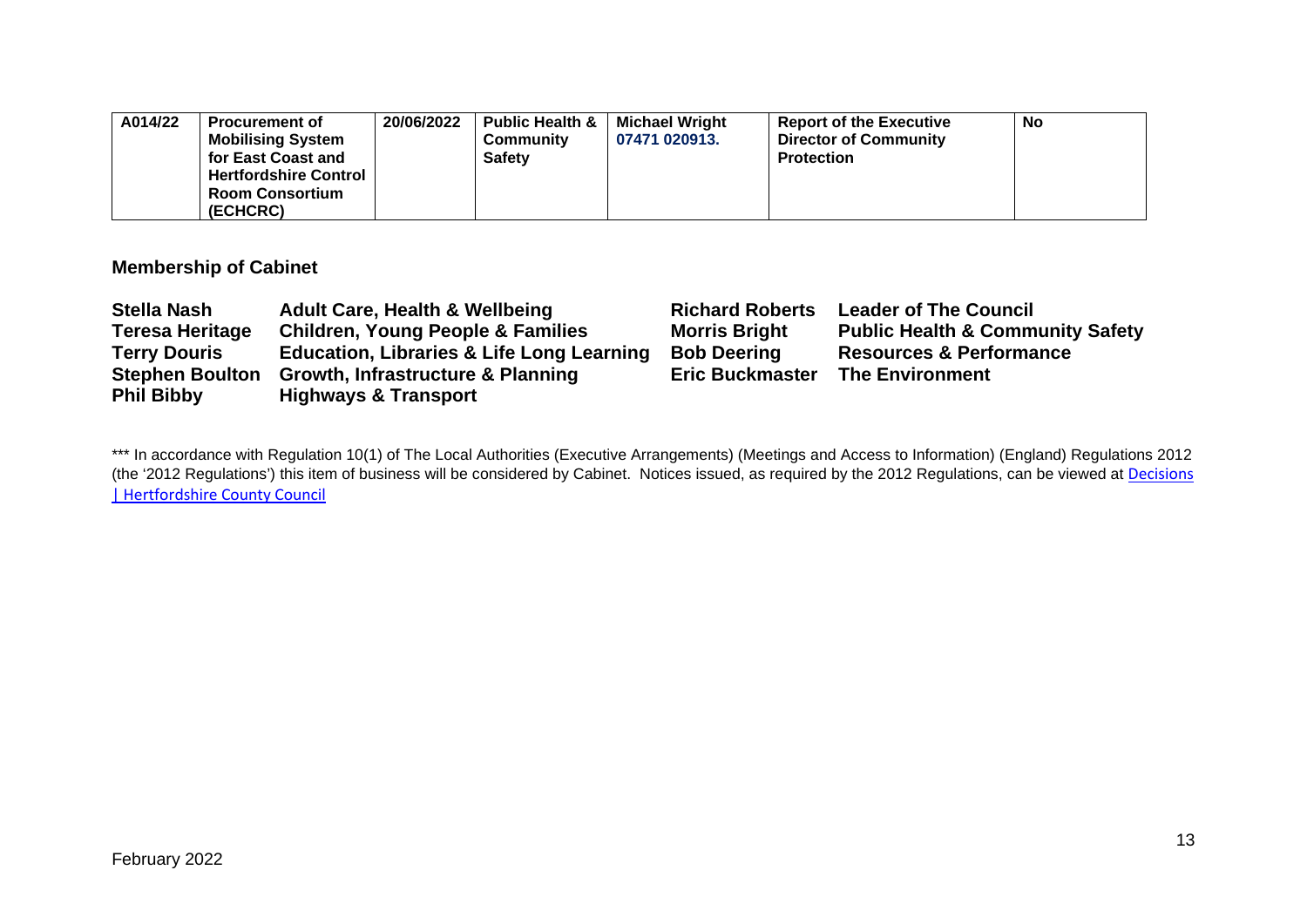### **PART B: DECISIONS BY CHIEF OFFICERS** NOTE: NEW ITEMS AND AMENDMENTS ARE SHOWN IN BOLD

| <b>Ref No</b> | <b>Issue for Decision</b>                                                                                                   | <b>Name and Title</b><br>of Decision<br><b>Maker</b>                                            | Date, or<br>period<br>within<br>which,<br>decision to<br>be made | <b>Cabinet</b><br>Panels to be<br>consulted | <b>Officer contact for</b><br>this matter | <b>Documents to</b><br>be considered <sup>1</sup> | <b>Exempt</b><br>from the<br>Council's<br>Call-In<br><b>Procedures</b><br>Yes / No |
|---------------|-----------------------------------------------------------------------------------------------------------------------------|-------------------------------------------------------------------------------------------------|------------------------------------------------------------------|---------------------------------------------|-------------------------------------------|---------------------------------------------------|------------------------------------------------------------------------------------|
| B001/22       | <b>Traffic Regulation</b><br>Orders - various (see<br>attached Schedule<br>Appendix 1)                                      | Mark Kemp<br><b>Director</b><br>Environment and<br>Infrastructure                               | During the<br>period of this<br><b>Forward Plan</b>              |                                             | Mark Kemp<br>01992 555206                 | Reports from<br><b>Lead Officers</b>              | <b>No</b>                                                                          |
| B003/21       | Approval to the sale of<br>part of the Land at<br><b>Onslow St Audrey's</b><br>School, Hatfield                             | Scott Crudgington<br>Deputy Chief<br>Executive and<br><b>Executive Director</b><br>of Resources | <b>February</b><br>2022 (was<br>Januarv<br>2022)                 |                                             | <b>Sharon Roskilly</b><br>01992 555988    | See note 4 below                                  | No                                                                                 |
| B006/21       | Approval to the terms<br>of sale for Former<br><b>Highway Maintenance</b><br>Depot, Station Road,<br>Watton at Stone        | Scott Crudgington<br>Deputy Chief<br>Executive and<br><b>Executive Director</b><br>of Resources | February<br>2022 (was<br>January<br>2022)                        |                                             | <b>Andrew Edwards</b><br>01992 556007     | See Note 4 below                                  | No                                                                                 |
| B011/21       | Land and building at<br>Meadowbank,<br>Alexandra Road,<br>Kings Langley -<br>Appropriation to Adult<br><b>Care Services</b> | Scott Crudgington<br>Deputy Chief<br>Executive and<br><b>Executive Director</b><br>of Resources | <b>April 2022</b><br>(was January<br>2022)                       |                                             | Carolyn Clark<br>01992 555280             | Report                                            | No                                                                                 |
| B026/21       | <b>Single Tender Action</b><br>for Midpoint Intensive<br><b>Enablement Service</b>                                          | Mark Harvey<br>Operations<br>Director - Adult<br><b>Disabilities</b>                            | <b>February</b><br>2022 (was<br>January<br>2022)                 |                                             | James Salmon<br>01438 844152              | Report                                            | No                                                                                 |

<sup>&</sup>lt;sup>1</sup> The address from which, subject to any prohibition or restriction on their disclosure, copies of, or extracts from, any document listed is available is County Hall, Pegs Lane, Hertford, SG13 8DE. Other documents relevant to these matters may be submitted to the decision maker. To request details of such documents (if any) as they become available contact Deborah Jeffery, Assistant Manager, Democratic Services by email (deborah.jeffery@hertfordshire.gov.uk) or phone (01992 555563).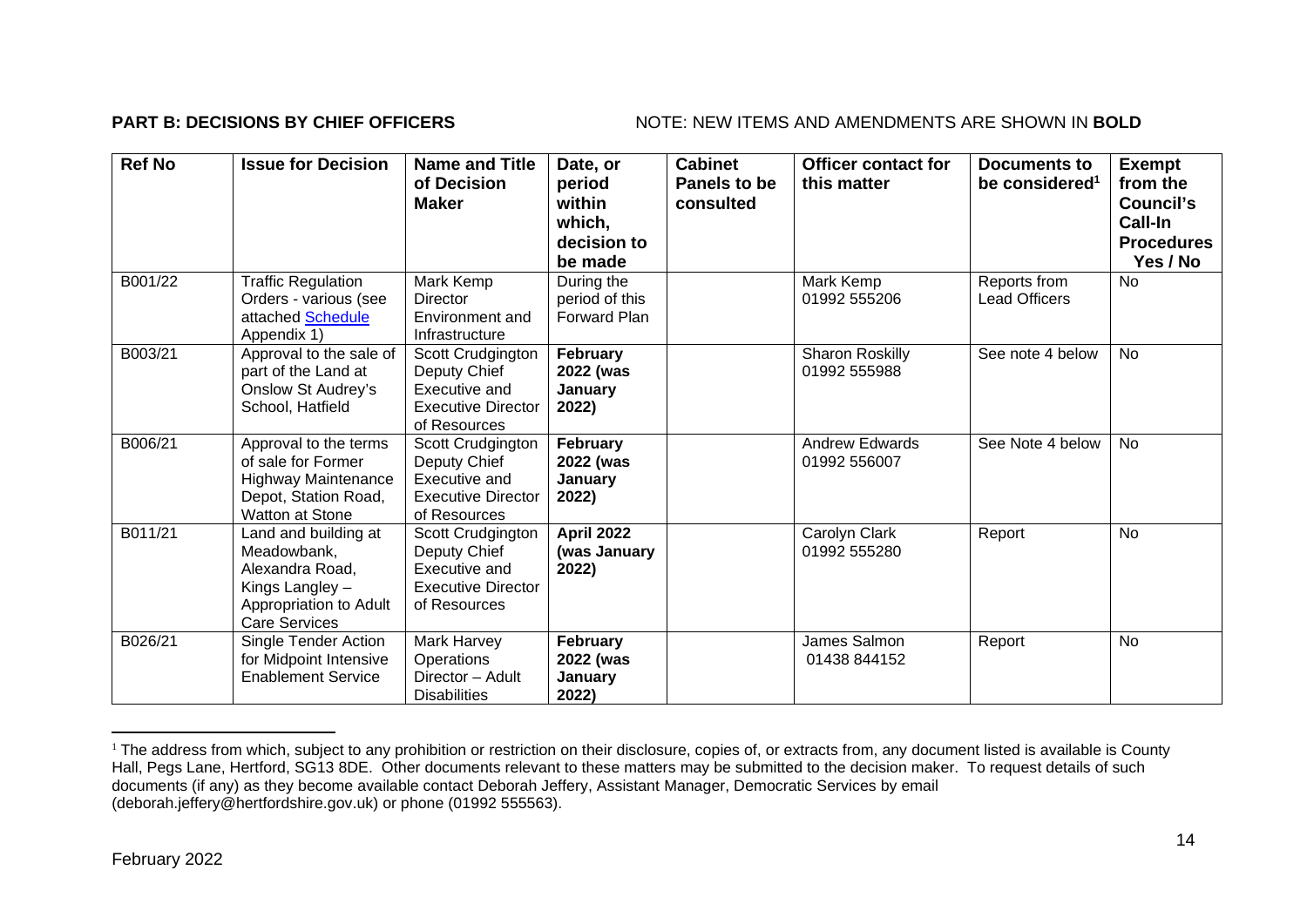|         |                                                                                                                                         |                                                                                                 | <b>December</b><br>2021)                              |                                        |                  |           |
|---------|-----------------------------------------------------------------------------------------------------------------------------------------|-------------------------------------------------------------------------------------------------|-------------------------------------------------------|----------------------------------------|------------------|-----------|
| B030/21 | <b>HCC2112744 - Care</b><br>Provider for new care<br>home development at<br>Little Furze, South<br>Oxhey                                | Sass Pledger<br>Asst Director-<br>Property                                                      | <b>March 2022</b><br>(was<br>February<br>2022)        | Jackie Aldridge<br>01992 588138        | See Note 2 below | <b>No</b> |
| B037/21 | Approval of Enabling<br>Agreement and<br>surrender of lease of<br>land at Onslow St<br>Audrey's School,<br>Hatfield                     | Scott Crudgington<br>Deputy Chief<br>Executive and<br><b>Executive Director</b><br>of Resources | February<br>2022 (was<br>January<br>2022)             | Sharon Roskilly<br>01992 555988        | See Note 2 below | <b>No</b> |
| B038/21 | Approval of the final<br>terms of the 125-year<br>peppercorn lease for<br>the new special<br>school at Woodside,<br>Welwyn Garden City. | Scott Crudgington<br>Deputy Chief<br>Executive and<br><b>Executive Director</b><br>of Resources | February<br>2022 (was<br>January<br>2022)             | <b>Sharon Roskilly</b><br>01992 555988 | See Note 2 below | <b>No</b> |
| B044/21 | The Supply of<br><b>Catering Disposables</b>                                                                                            | Glenn Facey<br><b>Head of Herts</b><br>FullStop                                                 | February<br>2022 (was<br>January<br>2022)             | Glenn Facey<br>01707 292364            | See Note 2 below | <b>No</b> |
| B049/21 | HCC2113267<br>Demolition of the<br><b>Former Little Furze</b><br>Primary School, South<br>Oxhey.                                        | Sass Pledger<br><b>Asst Director</b><br>Property                                                | <b>March 2022</b><br>(was<br><b>February</b><br>2022) | Jackie Aldridge<br>01992 588138        | See Note 2 below | No        |
| B056/21 | <b>Contract Award for</b><br>Midpoint Intensive<br><b>Enablement Service</b>                                                            | Mark Harvey<br>Operations<br>Director Adult<br><b>Disabilities</b>                              | February<br>2022 (was<br>January<br>2022)             | James Salmon<br>01438 844152           | See Note 2 below | <b>No</b> |
| B057/21 | <b>Award of Framework</b><br>for spot providers                                                                                         | Chris Badger<br><b>Executive Director</b><br>of Adult Care<br>Services                          | February 2022<br>(was<br>December<br>2021)            | Daisy Sanghera<br>01438 843391         | See Note 2 below | <b>No</b> |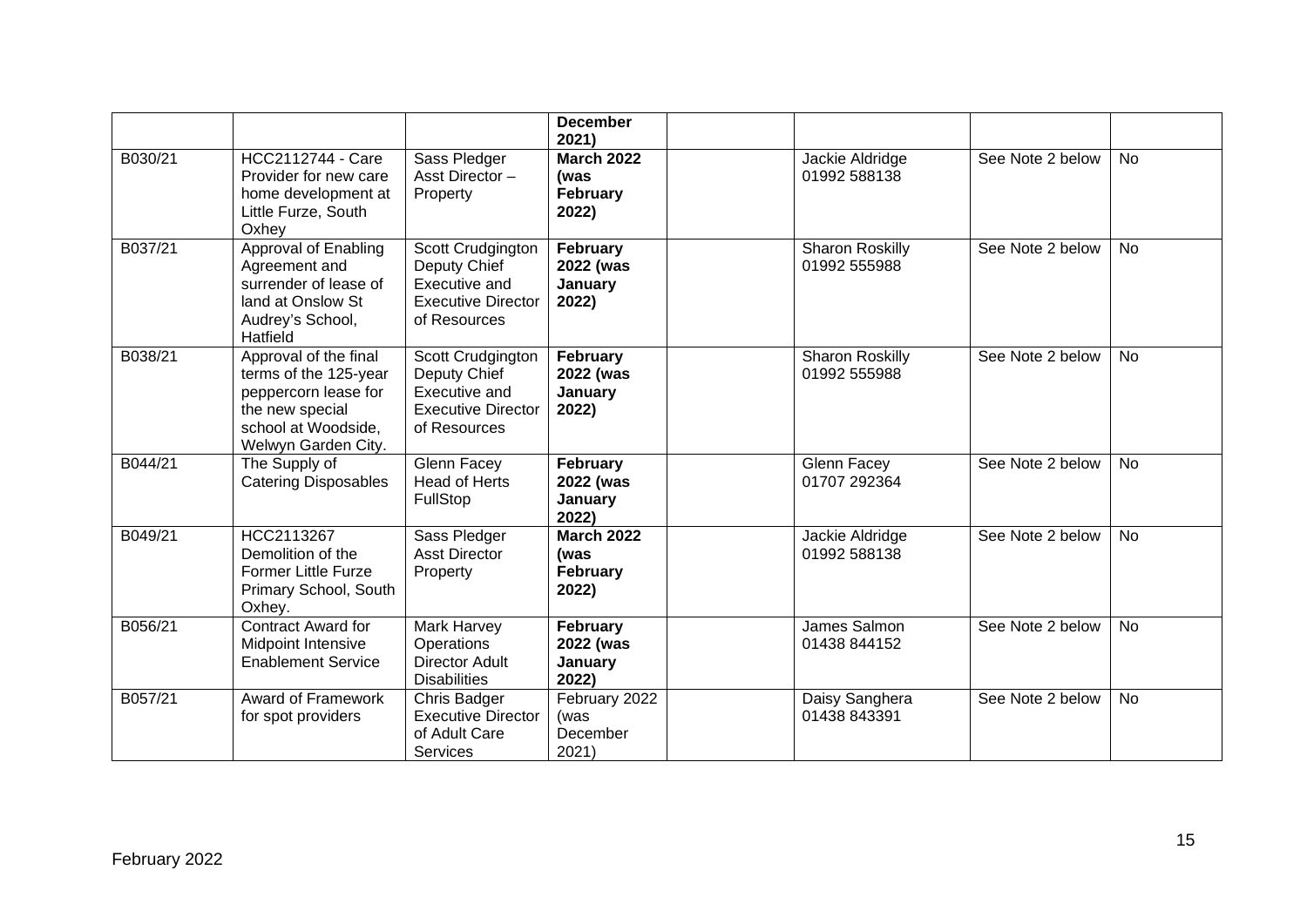| B061/21 | <b>Washroom Services</b><br>for all HCC sites -<br><b>Award of Contract</b>                                                                                                            | Sass Pledger<br><b>Asst Director</b><br>Property | <b>March 2022</b><br>(was<br>February<br>2022) | Michael Cunningham<br>01992 556658 | See Note 2 below | <b>No</b> |
|---------|----------------------------------------------------------------------------------------------------------------------------------------------------------------------------------------|--------------------------------------------------|------------------------------------------------|------------------------------------|------------------|-----------|
| B064/21 | Reinforced<br><b>Autoclaved Aerated</b><br>Concrete (RAAC)<br>repair and<br>replacement of roofs<br>containing this form of<br>concrete                                                | Sass Pledger<br>Asst Director-<br>Property       | <b>March 2022</b><br>(was<br>February<br>2022) | Jackie Aldridge<br>01992 588138    | See Note 2 below | <b>No</b> |
| B070/21 | <b>HCC2113018 - Batch</b><br>63 Cluster 3 - Coates<br>Way JMI and Nursery<br>School & London<br><b>Colney Primary</b><br>School & Nursery<br>Mechanical &<br><b>Electrical Works -</b> | Sass Pledger<br>Asst Director-<br>Property       | <b>March 2022</b><br>(was<br>February<br>2022) | Jackie Aldridge<br>01992 588138    | See Note 2 below | <b>No</b> |
| B073/21 | HCC2113005 - Batch<br>66 Cluster 1<br>Commonswood<br>School, Welwyn<br>Garden City - Roofing<br><b>Works</b>                                                                           | Sass Pledger<br>Asst Director-<br>Property       | <b>March 2022</b><br>(was<br>February<br>2022) | Jackie Aldridge<br>01992 588138    | See Note 2 below | No        |
| B074/21 | <b>HCC2113006 - Batch</b><br>66 Cluster 2 Roger de<br>Clare C of E (VC) First<br>& Nursery School,<br>Puckeridge - Roofing<br>Works                                                    | Sass Pledger<br>Asst Director-<br>Property       | <b>March 2022</b><br>(was<br>February<br>2022) | Jackie Aldridge<br>01992 588138    | See Note 2 below | <b>No</b> |
| B075/21 | HCC2113007 - Batch<br>59 Cluster 1 Ickleford<br>Primary School,<br>Ickleford - Roofing<br>Works                                                                                        | Sass Pledger<br>Asst Director-<br>Property       | <b>March 2022</b><br>(was<br>February<br>2022) | Jackie Aldridge<br>01992 588138    | See Note 2 below | <b>No</b> |
| B076/21 | <b>HCC2113008 -Batch</b><br>59 Cluster 2 Ashlyns                                                                                                                                       | Sass Pledger                                     | <b>March 2022</b><br>(was                      | Jackie Aldridge<br>01992 588138    | See Note 2 below | <b>No</b> |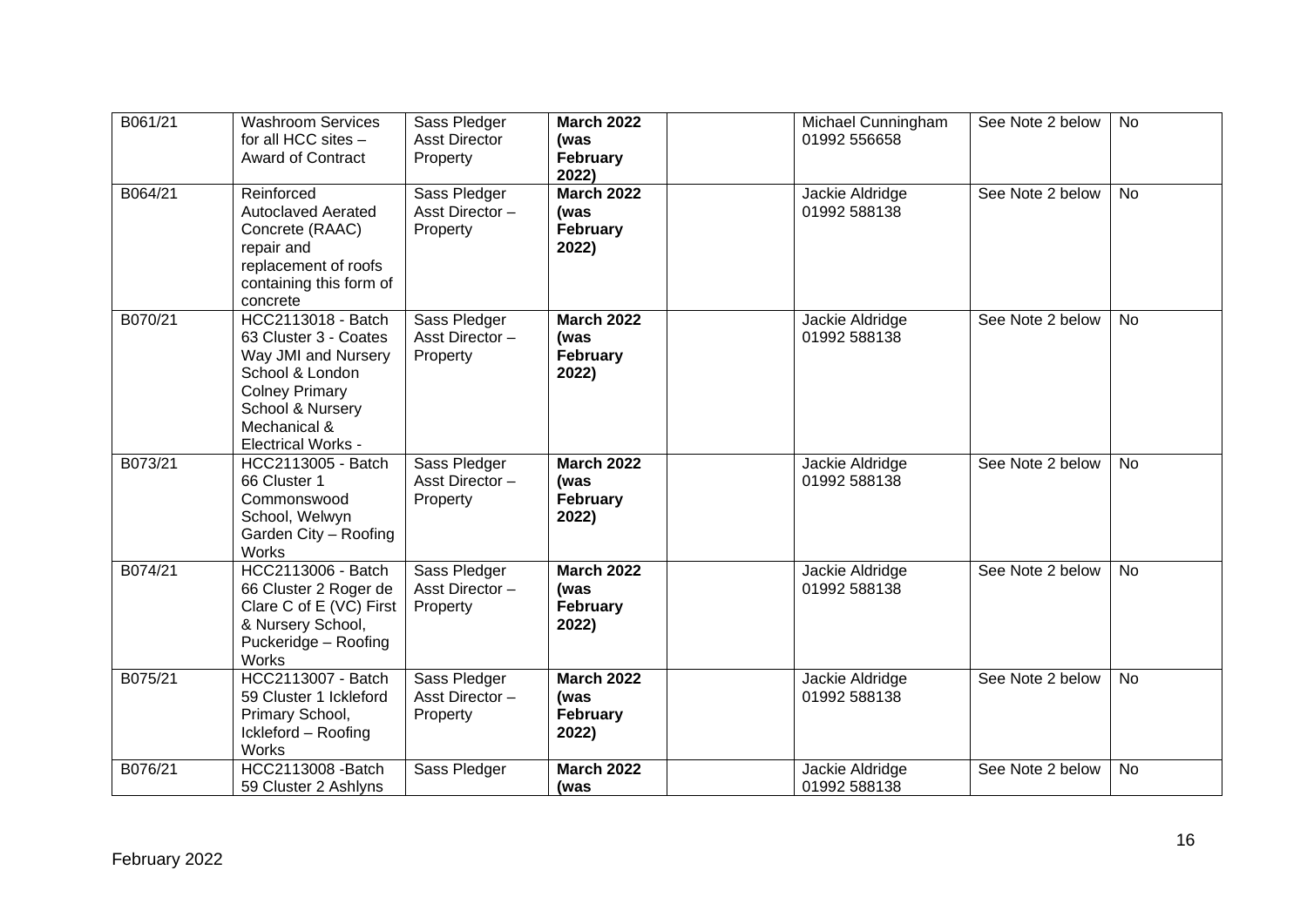|         | School, Berkhamsted<br>- Roofing Works                                                                                                                                   | Asst Director-<br>Property                                       | February<br>2022)                                     |                                      |                  |           |
|---------|--------------------------------------------------------------------------------------------------------------------------------------------------------------------------|------------------------------------------------------------------|-------------------------------------------------------|--------------------------------------|------------------|-----------|
| B079/21 | The Supply of<br><b>Laminating Pouches</b>                                                                                                                               | Glenn Facey<br><b>Head of Herts</b><br>FullStop                  | <b>June 2022</b><br>(was January<br>2022)             | <b>Jake Grieves</b><br>01707 292498  | See Note 2 below | <b>No</b> |
| B085/21 | Provision of a<br>dynamic Purchase<br>System for School<br>Coach and Local Bus<br>Operators                                                                              | <b>Trudie German</b><br>Development and<br>Technology<br>Manager | <b>March 2022</b><br>(was January<br>2022)            | <b>Trudie German</b><br>01992 588640 | Report           | <b>No</b> |
| B089/21 | HCC2113182<br>Provision of<br>consultancy services<br>to Adult Care Services<br>construction projects                                                                    | Sass Pledger<br>Asst Director-<br>Property                       | <b>March 2022</b><br>(was<br><b>February</b><br>2022) | Jackie Aldridge<br>01992 588138      | See Note 2 below | <b>No</b> |
| B092/21 | <b>HCC2113175 - Kings</b><br>Langley Primary<br>School, Kings Langley<br>$-$ Batch 60 Cluster 1 $-$<br>Roofing Works                                                     | Sass Pledger<br>Asst Director-<br>Property                       | <b>March 2022</b><br>(was<br>February<br>2022)        | Jackie Aldridge<br>01992 588138      | See Note 2 below | <b>No</b> |
| B093/21 | HCC2113176 -<br>Andrews Lane<br>Primary School,<br>Cheshunt - Batch 64<br>Cluster 1 - Roofing<br><b>Works</b>                                                            | Sass Pledger<br>Asst Director-<br>Property                       | <b>March 2022</b><br>(was<br>February<br>2022)        | Jackie Aldridge<br>01992 588138      | See Note 2 below | <b>No</b> |
| B094/21 | HCC2113177 -<br>Middleton School,<br>Ware - Batch 64<br>Cluster $2 -$ Roofing<br><b>Works</b>                                                                            | Sass Pledger<br>Asst Director-<br>Property                       | <b>March 2022</b><br>(was<br>February<br>2022)        | Jackie Aldridge<br>01992 588138      | See Note 2 below | <b>No</b> |
| B095/21 | <b>HCC2113178 - Pixies</b><br>Hill Primary School,<br>Hemel Hempstead &<br><b>Garden Fields JMI</b><br>School, St Albans-<br>Batch 64 Cluster 3-<br><b>Roofing Works</b> | Sass Pledger<br>Asst Director-<br>Property                       | <b>March 2022</b><br>(was<br><b>February</b><br>2022) | Jackie Aldridge<br>01992 588138      | See Note 2 below | <b>No</b> |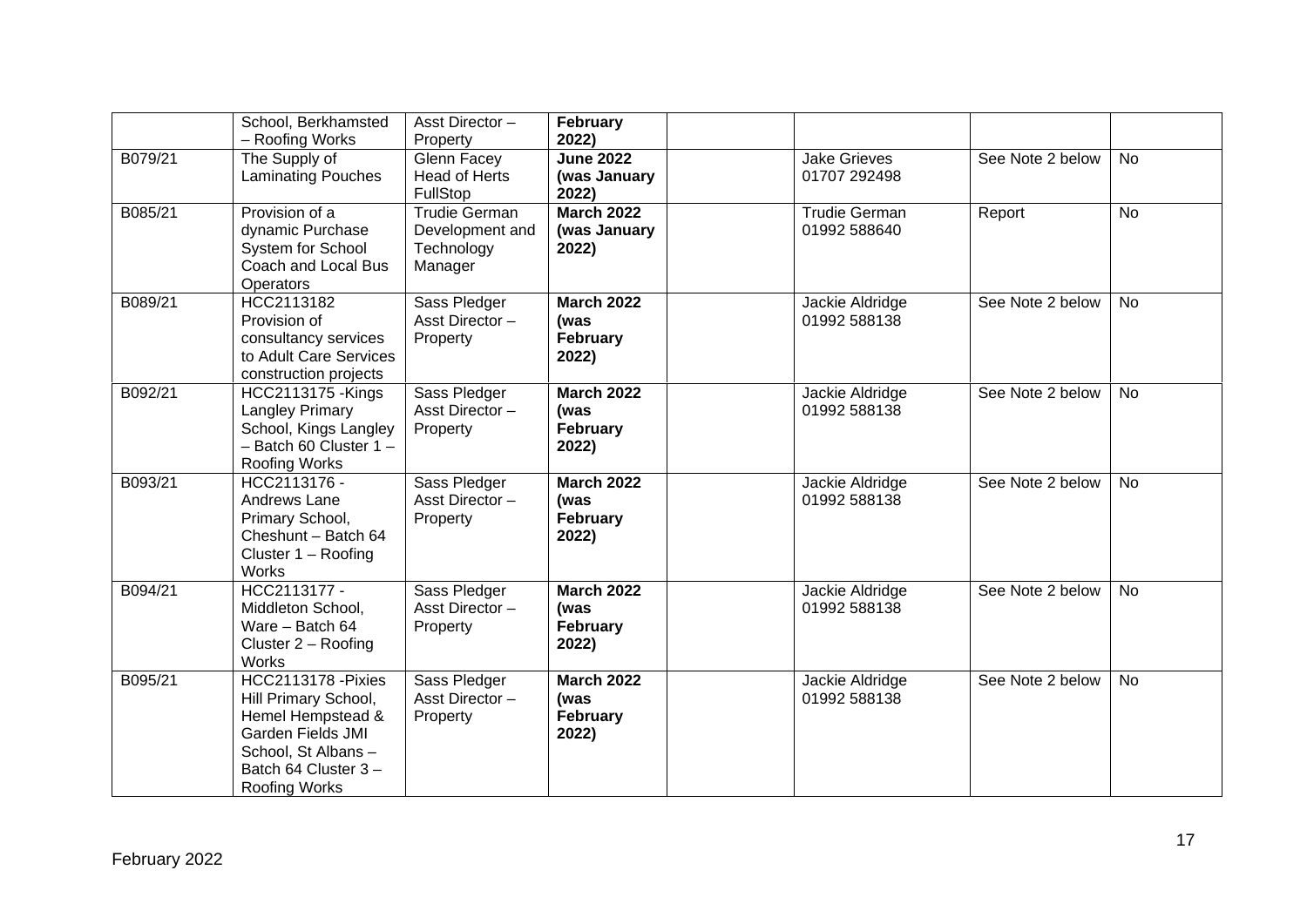| B100/21 | HCC2113221 - The<br>Lea Primary School &<br>Nursery, Harpenden<br>& Malvern Way Infant<br>& Nursery School,<br>Croxley Green -<br><b>Roofing Works</b>                  | Sass Pledger<br>Asst Director-<br>Property             | <b>March 2022</b><br>(was<br>February<br>2022)        | Jackie Aldridge<br>01992 588138      | See Note 2 below | <b>No</b> |
|---------|-------------------------------------------------------------------------------------------------------------------------------------------------------------------------|--------------------------------------------------------|-------------------------------------------------------|--------------------------------------|------------------|-----------|
| B101/21 | HCC2113222 -<br>Icknield Infant &<br>Nursery School,<br>Letchworth - Roofing<br><b>Works</b>                                                                            | Sass Pledger<br>Asst Director-<br>Property             | <b>March 2022</b><br>(was<br>February<br>2022)        | Jackie Aldridge<br>01992 588138      | See Note 2 below | No        |
| B102/21 | HCC2113223-<br><b>Bushey Manor</b><br>Junior School,<br><b>Bushey - Roofing</b><br><b>Works</b>                                                                         | Sass Pledger<br>Asst Director-<br>Property             | <b>March 2022</b><br>(was<br><b>February</b><br>2022) | Jackie Aldridge<br>01992 588138      | See Note 2 below | <b>No</b> |
| B103/21 | HCC2113250 -<br>Mandeville Primary<br>School,<br>Sawbridgeworth - 1<br>Form to 2 Form of<br>entry expansion<br>construction project<br>and associated<br>external works | Sass Pledger<br>Asst Director-<br>Property             | <b>March 2022</b><br>(was<br>February<br>2022)        | Jackie Aldridge<br>01992 588138      | See Note 2 below | <b>No</b> |
| B108/21 | Approval for capital<br>funding delivery of<br><b>Public Sector</b><br>Decarbonisation<br><b>Works Scheme Works</b><br>for Hertfordshire<br><b>County Council</b>       | <b>Steven Pilsworth</b><br>Director of<br>Finance      | <b>May 2022</b><br>(was January<br>2022)              | <b>Julie Greaves</b><br>01992 555580 | Report           | <b>No</b> |
| B109/21 | The Provision of a<br>Delivery Service for<br><b>Herts FullStop</b>                                                                                                     | <b>Glenn Facey</b><br><b>Head of Herts</b><br>FullStop | <b>June 2022</b><br>(was January<br>2022)             | <b>Jake Grieves</b><br>01707 292498  | See Note 2 below | <b>No</b> |
| B110/21 | HCC2012497 -<br><b>Codicote Primary</b>                                                                                                                                 | Sass Pledger                                           | <b>March 2022</b><br>(was                             | Jackie Aldridge<br>01992 588138      | See Note 2 below | No        |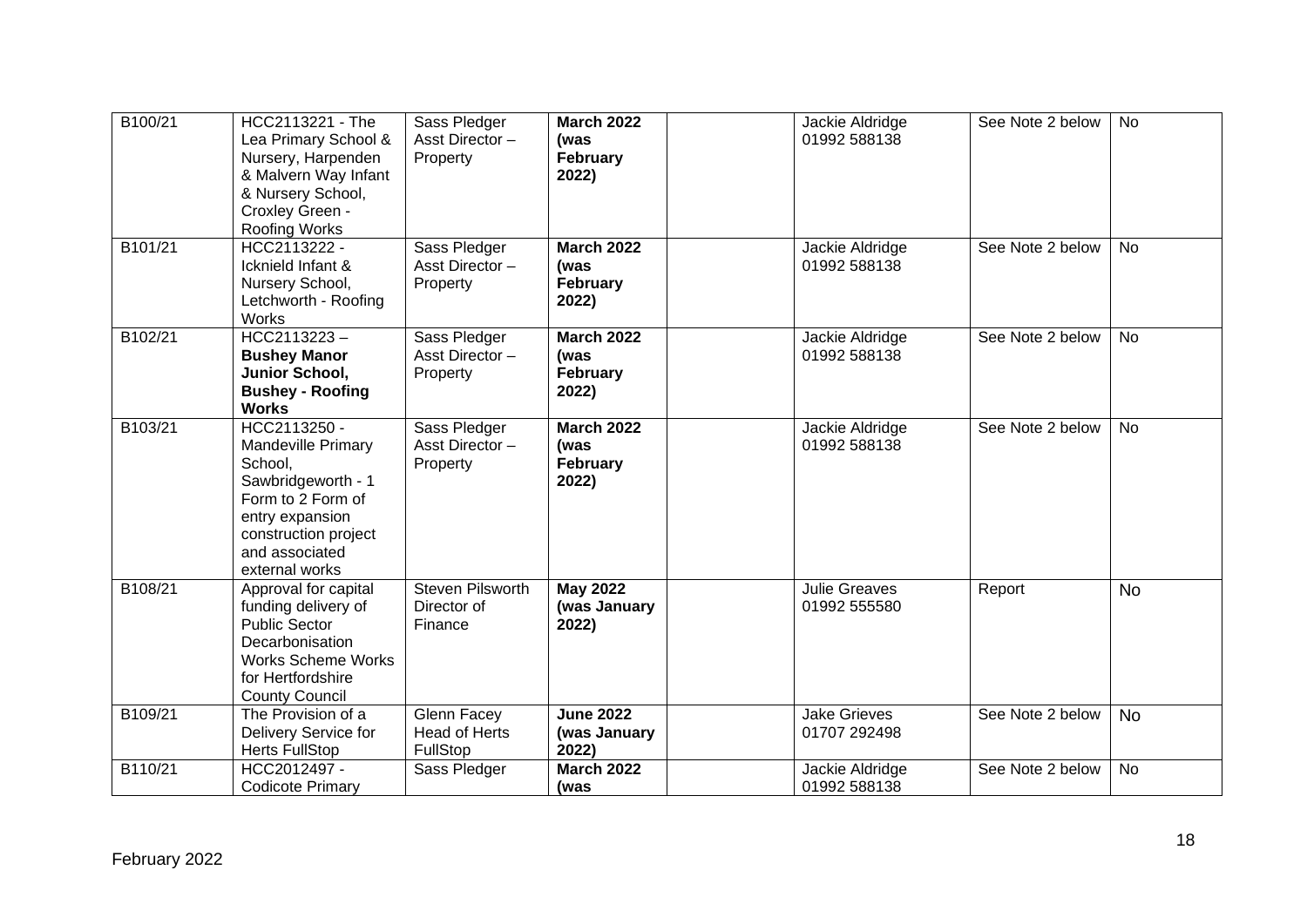|         | School - School                                                                                                                                                                                                                       | Asst Director-                                                                 | <b>February</b>                                       |                                       |                  |           |
|---------|---------------------------------------------------------------------------------------------------------------------------------------------------------------------------------------------------------------------------------------|--------------------------------------------------------------------------------|-------------------------------------------------------|---------------------------------------|------------------|-----------|
|         | Expansion                                                                                                                                                                                                                             | Property                                                                       | 2022)                                                 |                                       |                  |           |
| B111/21 | HCC2113354 - Gilston<br>Primary - Commission<br>of design team<br>consultants                                                                                                                                                         | Sass Pledger<br>Asst Director-<br>Property                                     | <b>March 2022</b><br>(was<br><b>February</b><br>2022) | Jackie Aldridge<br>01992 588138       | See Note 2 below | <b>No</b> |
| B117/21 | To negotiate an<br>extension of the<br>existing contract<br>between Hertfordshire<br><b>County Council and</b><br>Herts for Learning for<br>the provision of HfL<br>services and support<br>to Hertfordshire<br><b>County Council</b> | Simon Newland<br>Operations<br><b>Director</b>                                 | February 2022                                         | Juliet whitehead<br>07580743148       | Report           | <b>No</b> |
| B118/21 | To award of contract<br>for the provision a<br><b>Hertfordshire Sexual</b><br><b>Health Service</b>                                                                                                                                   | <b>Jim McManus</b><br><b>Executive Director</b><br>of Public Health            | February 2022                                         | <b>Melanie Turner</b><br>07812 324241 | See Note 2 below | <b>No</b> |
| B121/21 | Day opportunities -<br>grant allocations                                                                                                                                                                                              | Chris Badger,<br><b>Executive Director</b><br>of Adult Care<br><b>Services</b> | February<br>2022 (was<br>January<br>2022)             | <b>Ted Maddex</b><br>01438843574      | Report           | <b>No</b> |
| B122/21 | HCC2113430 - Little<br>Furze - Construction<br>of new care home<br>development                                                                                                                                                        | Sass Pledger<br>Asst Director-<br>Property                                     | <b>March 2022</b><br>(was<br><b>February</b><br>2022) | Jackie Aldridge<br>01992 588138       | See note 2       | <b>No</b> |
| B123/2  | HCC2113431 -<br><b>Procurement of Water</b><br>and Sewerage<br>Services"                                                                                                                                                              | Sass Pledger<br>Asst Director-<br>Property                                     | <b>March 2022</b><br>(was<br>February<br>2022)        | James Heslam<br>01992556658           | See note 2       | <b>No</b> |
| B124/21 | HCC2113424 -<br><b>Buntingford First</b><br>School Temp<br>Accommodation                                                                                                                                                              | Sass Pledger<br>Asst Director-<br>Property                                     | <b>March 2022</b><br>(was<br>February<br>2022)        | Jackie Aldridge<br>01992 588138       | See note 2       | <b>No</b> |
| B125/21 | HCC2113418 - The<br><b>Rivers Education</b>                                                                                                                                                                                           | Sass Pledger                                                                   | <b>March 2022</b><br>(was                             | Jackie Aldridge<br>01992 588138       | See note 2       | <b>No</b> |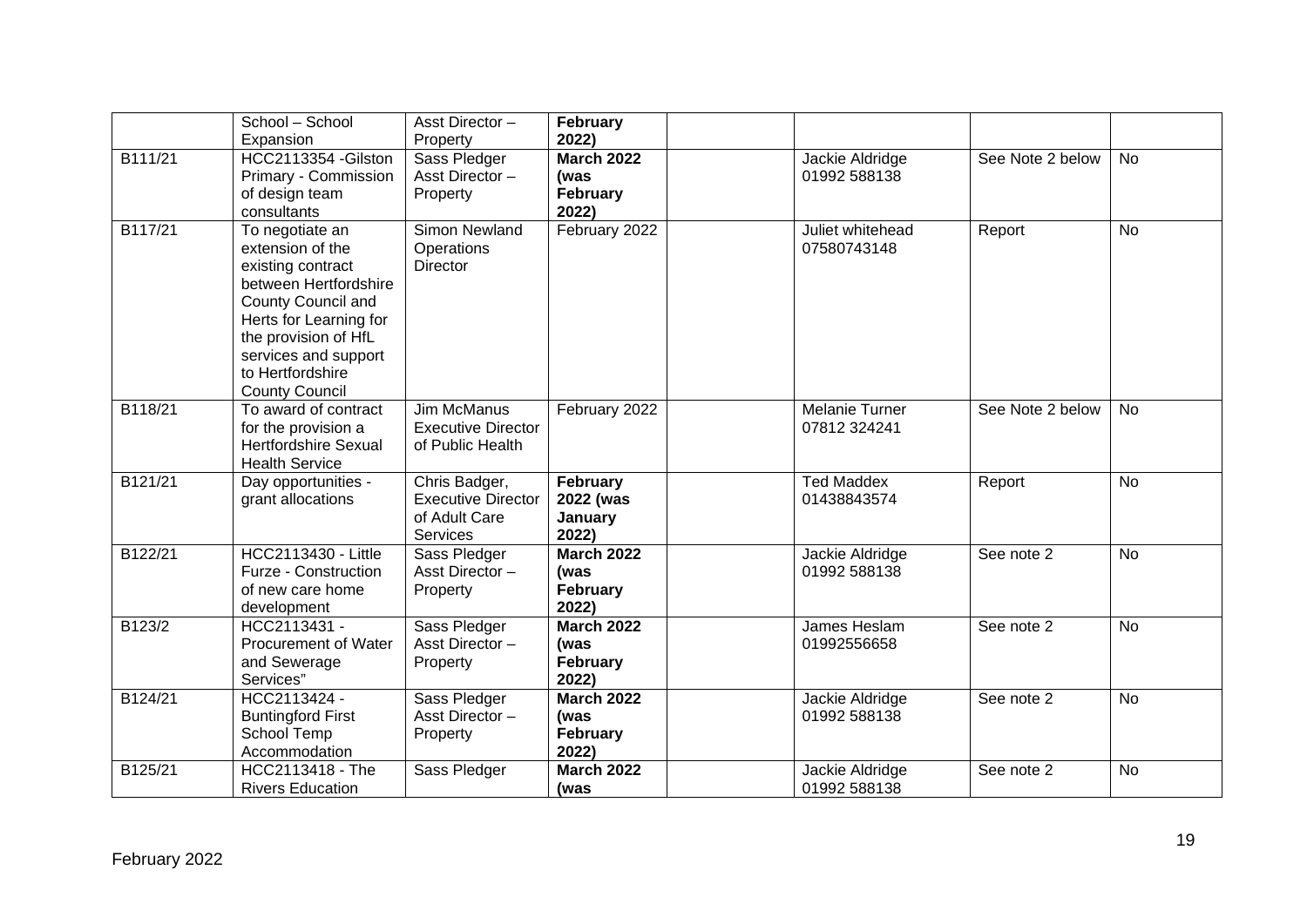|         | Support Centre,<br>Hoddesdon - Supply<br>& Installation Primary<br><b>Support Base Building</b>                                                                                                                                          | Asst Director-<br>Property                                                                                 | February<br>2022)                              |                                 |                  |           |
|---------|------------------------------------------------------------------------------------------------------------------------------------------------------------------------------------------------------------------------------------------|------------------------------------------------------------------------------------------------------------|------------------------------------------------|---------------------------------|------------------|-----------|
| B126/21 | HCC2113342 -<br>Buntingford School-<br><b>Construction of New</b><br>Net Zero Carbon first<br>school                                                                                                                                     | Sass Pledger<br>Asst Director-<br>Property                                                                 | <b>March 2022</b><br>(was<br>February<br>2022) | Jackie Aldridge<br>01992 588138 | See note 2       | <b>No</b> |
| B127/21 | Transport,<br>Infrastructure and<br><b>Planning Services</b><br>Framework 2022-23<br>Lots 1-7 Call Offs                                                                                                                                  | Anthony Boucher<br><b>Assistant Director</b><br>Highways<br>Operations,<br>Environment &<br>Infrastructure | February<br>2022 (was<br>January<br>2022)      | Steve Johnson<br>01992 658126   | Report           | No        |
| B129/21 | Inside Out Intensive<br>Coaching Service for<br>Children in Care                                                                                                                                                                         | Marion Ingram,<br>Operations<br>Director,<br>Specialist<br>Services                                        | February 2022                                  | Lynn Knowles<br>07740918847     | Report           | No        |
| B130/21 | Procurement of a<br>Multi-Provider<br>Framework<br>agreement for the<br>provision of learning<br>opportunities,<br>products and<br>interventions on<br>behalf of Adult Care<br>Services Workforce<br>Development and<br>Partnership Team | Chris Badger,<br><b>Executive Director</b><br><b>Adult Care</b><br>Services                                | February 2022                                  | Mark Gwynne<br>07580 743004     | Report           | <b>No</b> |
| B131/21 | The provision of a<br>Minor Works service<br>of grounds<br>maintenance and<br>maintenance services                                                                                                                                       | Glenn Facey<br><b>Head of Herts</b><br>FullStop                                                            | March 2022                                     | Paul Bishop<br>01707292384      | See Note 2 below | No        |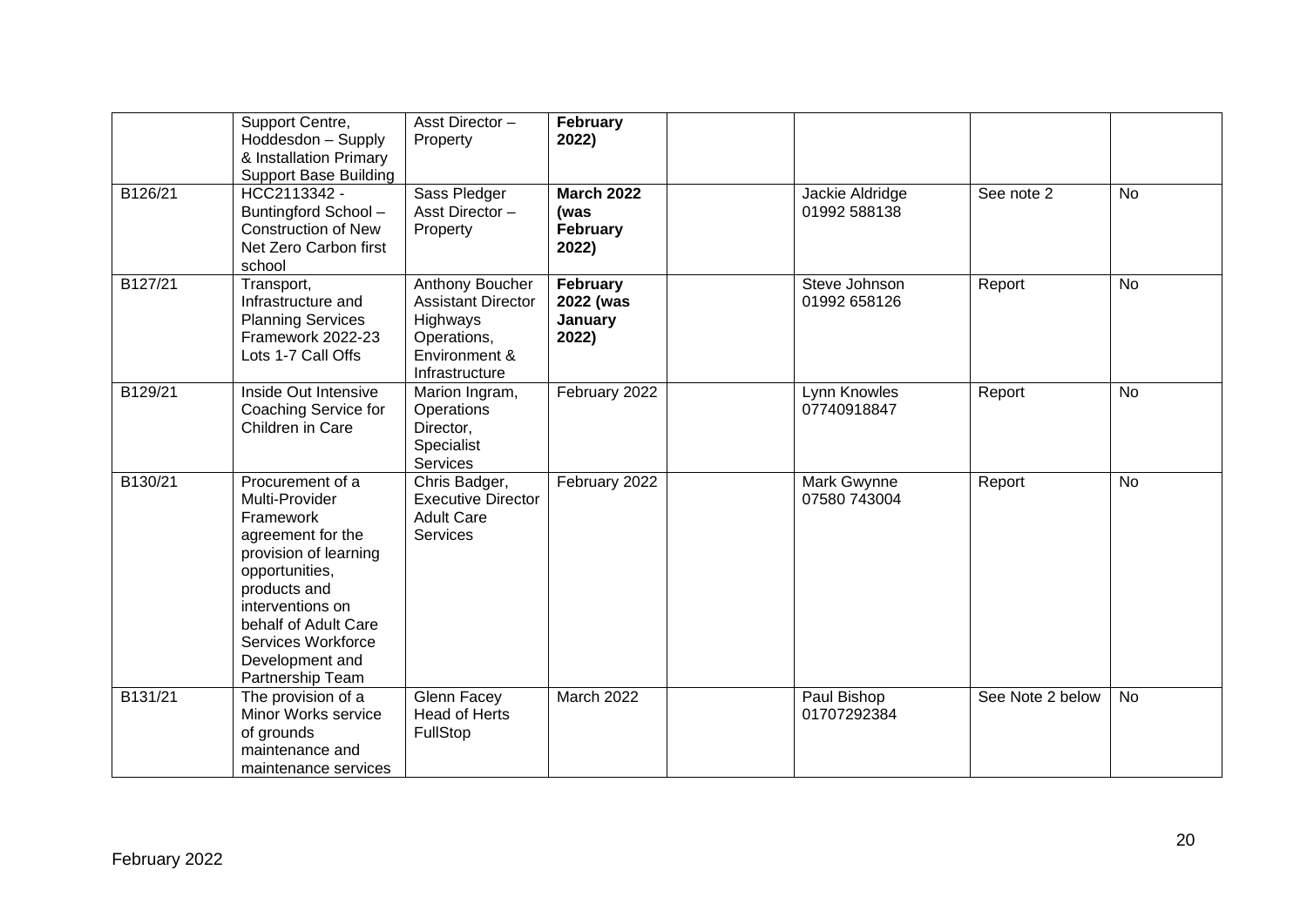| B132/21 | The provision of<br><b>Building Cleaning</b><br>Service for the<br>renewal of the West of<br>county education<br>package of primary<br>schools (West A)                        | Glenn Facey<br><b>Head of Herts</b><br>FullStop | March 2022    | <b>Elaine Fletcher</b><br>0781066699<br>Muddasir Shah<br>01707 281538 | See note 2 below | No        |
|---------|--------------------------------------------------------------------------------------------------------------------------------------------------------------------------------|-------------------------------------------------|---------------|-----------------------------------------------------------------------|------------------|-----------|
| B133/21 | The provision of<br><b>Building Cleaning</b><br>Service for the<br>renewal of the West of<br>county education<br>package of primary<br>schools (West B)                        | Glenn Facey<br>Head of Herts<br>FullStop        | March 2022    | <b>Elaine Fletcher</b><br>0781066699<br>Muddasir Shah<br>01707 281538 | See note 2 below | <b>No</b> |
| B134/21 | The provision of<br><b>Building Cleaning</b><br>Service for the<br>renewal of the West of<br>county education<br>package of primary<br>schools (West C)                        | Glenn Facey<br><b>Head of Herts</b><br>FullStop | March 2022    | <b>Elaine Fletcher</b><br>0781066699<br>Muddasir Shah<br>01707 281538 | See note 2 below | No        |
| B135/21 | The provision of<br><b>Building Cleaning</b><br>Service for the<br>renewal of the West of<br>county education<br>package of primary<br>schools (West D)                        | Glenn Facey<br><b>Head of Herts</b><br>FullStop | March 2022    | <b>Elaine Fletcher</b><br>0781066699<br>Muddasir Shah<br>01707 281538 | See note 2 below | <b>No</b> |
| B136/21 | The provision of<br><b>Building Cleaning</b><br>Service for the<br>renewal of the<br><b>Bishops Stortford</b><br>education package of<br>primary schools (East<br>of County E) | Glenn Facey<br><b>Head of Herts</b><br>FullStop | March 2022    | <b>Elaine Fletcher</b><br>0781066699<br>Muddasir Shah<br>01707 281538 | See note 2 below | <b>No</b> |
| B002/22 | Award contract for<br>electronic document                                                                                                                                      | Scott Crudgington<br>Deputy Chief               | February 2022 | Anna Morrison<br>01992 555 282                                        | Report           | No        |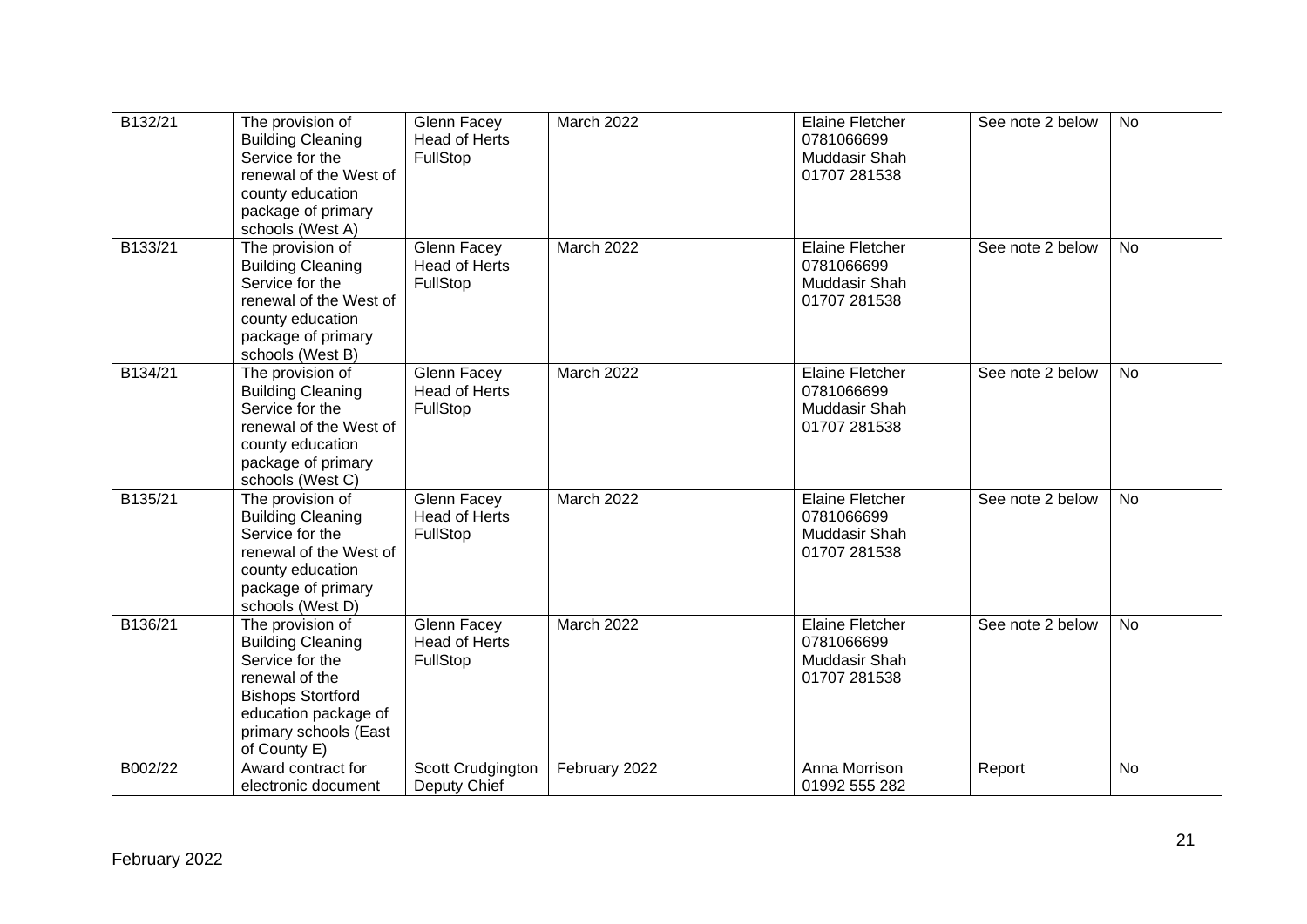|         | records management<br>software                                                                                                                                                                                                                                                                                          | Executive and<br><b>Executive Director</b><br>of Resources                           |                                                |                                                                        |                  |           |
|---------|-------------------------------------------------------------------------------------------------------------------------------------------------------------------------------------------------------------------------------------------------------------------------------------------------------------------------|--------------------------------------------------------------------------------------|------------------------------------------------|------------------------------------------------------------------------|------------------|-----------|
| B003/22 | Whether or not to<br>agree to the statutory<br>proposal to close the<br>residential provision at<br>Falconer School,<br>taking into<br>consideration the<br>outcome of the<br>statutory notice<br>period. NB An officer<br>decision will only be<br>taken if no objections<br>to the statutory<br>proposal are received | Jo Fisher<br><b>Executive Director</b><br>of Children's<br><b>Services</b>           | February 2022                                  | Samantha Young<br>01992 555754                                         | Report           | <b>No</b> |
| B004/22 | The provision of<br><b>Building Cleaning</b><br>Services, for The<br>Hemel Hempstead<br>School                                                                                                                                                                                                                          | Glenn Facey<br>Head of Herts<br>FullStop                                             | February 2022                                  | Muddasir Shah<br>07580743476<br><b>Elaine Fletcher</b><br>07816066699. | See Note 2 below | <b>No</b> |
| B005/22 | HCC2113481<br>Batch 61 Cluster 2-<br>Burleigh, Heathlands<br>& Manland School -<br><b>Heating Works</b>                                                                                                                                                                                                                 | Sass Pledger<br>Asst Director-<br>Property                                           | <b>March 2022</b><br>(was<br>February<br>2022) | Jackie Aldridge 01992<br>588138                                        | See Note 2 below | <b>No</b> |
| B006/22 | The provision of<br>contracts for the<br>treatment and final<br>disposal of local<br>authority collected<br>residual waste from<br>2024                                                                                                                                                                                 | Simon Aries -<br>Director-<br>Transport, Waste<br>& Environmental<br>Management      | March 2022                                     | <b>Matthew King</b><br>01992 556207                                    | Report           | <b>No</b> |
| B007/22 | Step2Skills: Award of<br>contract for the<br>provision of Adult<br>Learning across                                                                                                                                                                                                                                      | Steven Lee-<br><b>Foster Assistant</b><br>Director for Adult<br><b>Care Services</b> | April 2022                                     | Lyn Keates<br>01992 588626                                             | See Note 2 below | <b>No</b> |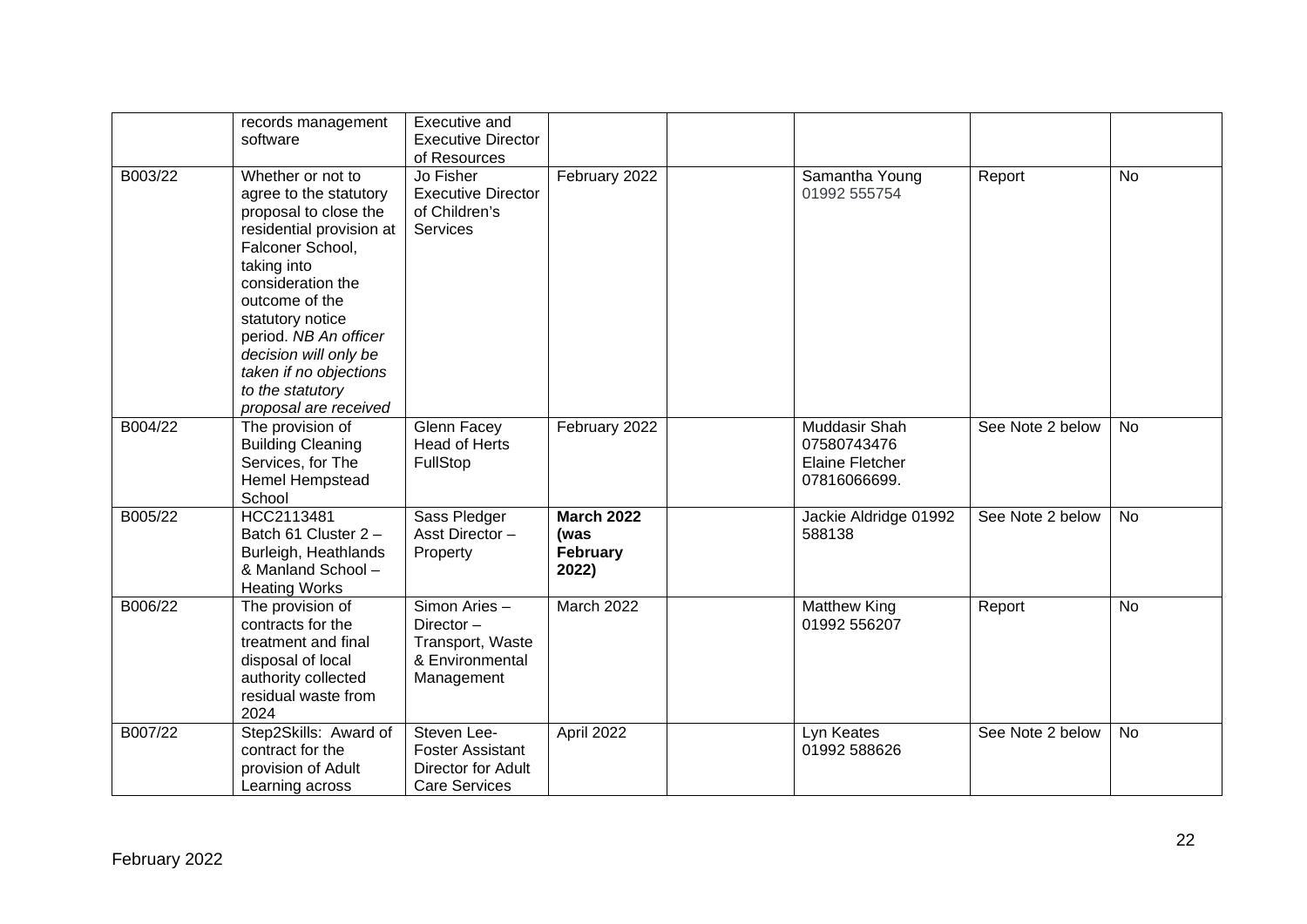|                                         | Hertfordshire for<br>academic year 2022-<br>2023                                                                                                             |                                                                                      |                   |                                        |                     |           |
|-----------------------------------------|--------------------------------------------------------------------------------------------------------------------------------------------------------------|--------------------------------------------------------------------------------------|-------------------|----------------------------------------|---------------------|-----------|
| B008/22                                 | Prevention of<br><b>Homelessness</b><br>Service (16 to 25<br>years) via Children's<br>Services in<br>conjunction with the<br>10 District/Borough<br>Councils | Marion Ingram -<br>Operations<br><b>Director Specialist</b><br><b>Services</b>       | <b>May 2022</b>   | <b>Bev Burgess</b><br>01438 843927     | See Note 3 below    | <b>No</b> |
| B009/22<br>(was A001/22<br>was B120/21) | <b>Hertfordshire Carers</b><br>Strategy                                                                                                                      | <b>Chris Badger</b><br><b>Executive Director</b><br>of Adult Care<br><b>Services</b> | February 2022     | <b>Ted Maddex</b><br>01438843574       | Report              | <b>No</b> |
| B010/22                                 | <b>Hertfordshire Mental</b><br><b>Health Strategy</b><br>2022-27                                                                                             | <b>Mark Harvey</b><br><b>Operations</b><br>Director - Adult<br><b>Disabilities</b>   | <b>March 2022</b> | <b>James Salmon</b><br>01438 844152    | Report              | <b>No</b> |
| B011/22                                 | <b>Hertfordshire</b><br><b>Dementia Strategy</b><br>2022 - 27                                                                                                | <b>Mark Harvey</b><br><b>Operations</b><br>Director - Adult<br><b>Disabilities</b>   | <b>March 2022</b> | <b>James Salmon</b><br>01438 844152    | Report              | <b>No</b> |
| B012/22                                 | To award of contract<br>for the provision a<br><b>Hertfordshire Sexual</b><br><b>Health Service</b>                                                          | <b>Jim McManus</b><br><b>Executive</b><br>Director of<br><b>Public Health</b>        | <b>March 2022</b> | <b>Jane Banbury</b><br>01438 843879    | Report              | <b>No</b> |
| B013/22                                 | $HCC2213505 -$<br><b>Hertfordshire</b><br><b>County Council</b><br><b>Waste Contract -</b><br><b>Tender Management</b><br><b>Support</b>                     | <b>Sass Pledger</b><br><b>Asst Director -</b><br><b>Property</b>                     | <b>March 2022</b> | <b>Jackie Aldridge</b><br>01992 588138 | See Note 2<br>below | <b>No</b> |
| B014/22                                 | HCC2213511-<br><b>Chater Junior</b><br>School, Watford -<br><b>Roofing Works</b>                                                                             | <b>Sass Pledger</b><br><b>Asst Director -</b><br><b>Property</b>                     | <b>March 2022</b> | <b>Jackie Aldridge</b><br>01992 588138 | See Note 2<br>below | <b>No</b> |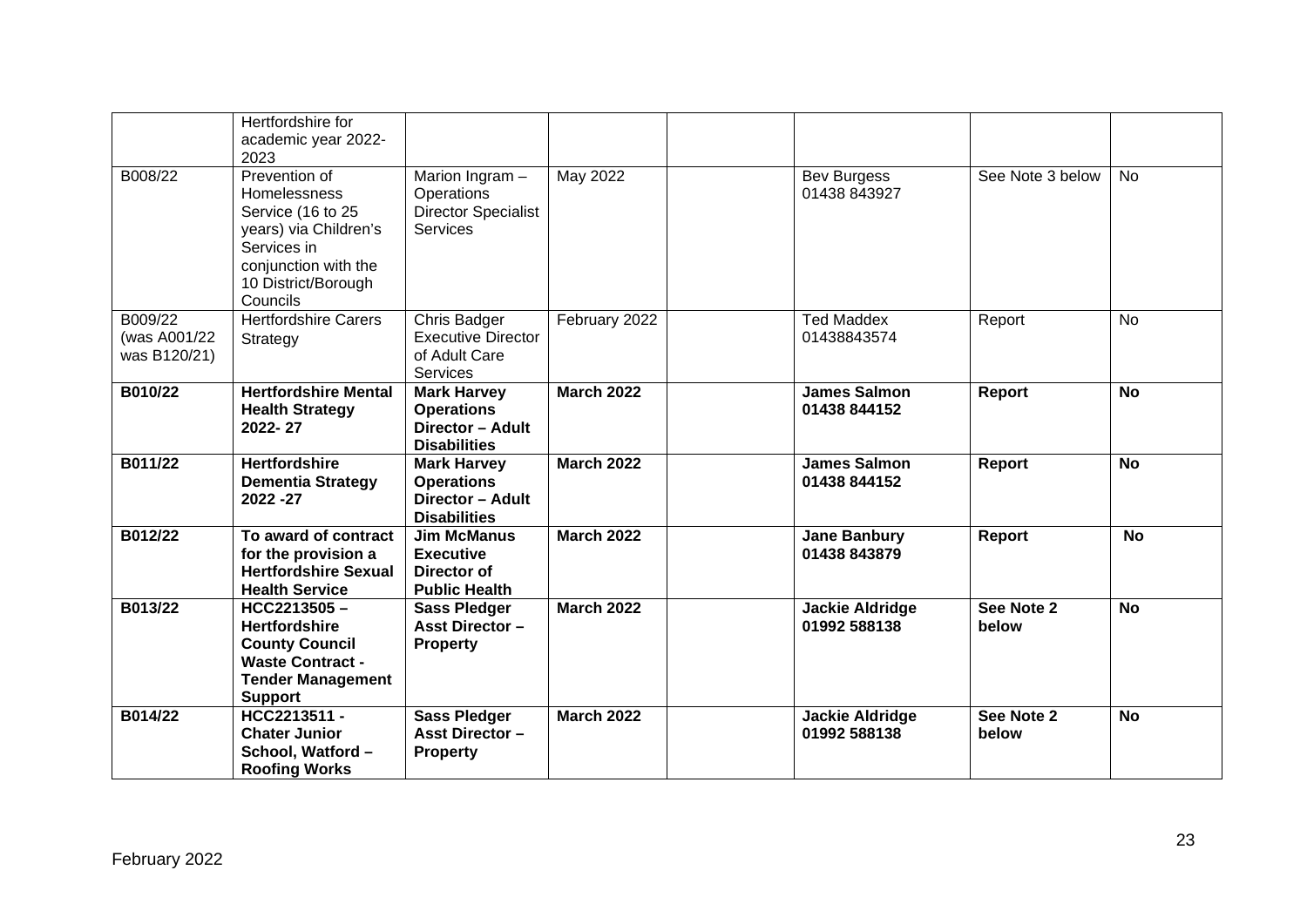| B015/22 | <b>HCC2213548 - Works</b><br>on the County Hall,<br><b>Car Park</b>                                                                             | <b>Sass Pledger</b><br><b>Asst Director -</b><br><b>Property</b>                                                                  | <b>March 2022</b> | <b>Jackie Aldridge</b><br>01992 588138                                        | See Note 2<br>below | <b>No</b> |
|---------|-------------------------------------------------------------------------------------------------------------------------------------------------|-----------------------------------------------------------------------------------------------------------------------------------|-------------------|-------------------------------------------------------------------------------|---------------------|-----------|
| B016/22 | Refurbishment of<br><b>Robertson House</b><br>office space.                                                                                     | <b>Scott</b><br>Crudgington<br><b>Deputy Chief</b><br><b>Executive and</b><br><b>Executive</b><br>Director of<br><b>Resources</b> | <b>March 2022</b> | <b>Sass Pledger</b><br>01992 555970<br>James Heslam<br>01992 588090           | See Note 2<br>below | <b>No</b> |
| B017/22 | The provision of The<br><b>Building Cleaning</b><br>Framework 2022                                                                              | <b>Glenn Facey</b><br><b>Head of Herts</b><br><b>FullStop</b>                                                                     | <b>June 2022</b>  | <b>Elaine Fletcher</b><br>07816066699.<br><b>Muddasir Shah</b><br>07580743476 | See Note 2<br>below | <b>No</b> |
| B018/22 | <b>Next Generation</b><br>Programme:<br><b>Awarding an IT End</b><br><b>User Support</b><br><b>Contract</b><br>(Helpdesk/Hardware<br>provision) | <b>Scott</b><br>Crudgington<br><b>Deputy Chief</b><br><b>Executive and</b><br><b>Executive</b><br>Director of<br><b>Resources</b> | <b>June 2022</b>  | Anna Morrison<br>01992 588282                                                 | See Note 2<br>below | <b>No</b> |
| B019/22 | <b>Supervised Contact</b><br>Service for<br><b>Hertfordshire</b><br><b>Children</b>                                                             | Marion Ingram -<br><b>Operations</b><br><b>Director</b><br><b>Specialist</b><br><b>Services</b>                                   | <b>June 2022</b>  | <b>Lynn Knowles</b><br>07740918847                                            | Report              | No        |

### **Notes:**

- 1. CBC contract = on behalf of 17 local authority members of the Central Buying Consortium
- 2. Quality and price evaluation derived from tenderers' submissions *(which may contain exempt information and if so will not be available for public inspection)*
- 3. Collaborative contract with one or more authorities (not a CBC contract)
- 4. Part II (due to 'Information relating to the financial or business affairs of any particular person (including the Council')".

If you have any general enquiries about this Forward Plan - contact Michelle Diprose, Democratic Services Officer, 01992 555566 Email: [michelle.diprose@hertfordshire.gov.uk](mailto:michelle.diprose@hertfordshire.gov.uk) or Deborah Jeffery, Assistant Manager, Democratic Services, 01992 555563 Email: [deborah.jeffery@hertfordshire.gov.uk](mailto:deborah.jeffery@hertfordshire.gov.uk) **QUENTIN BAKER, DIRECTOR OF LAW & GOVERNANCE**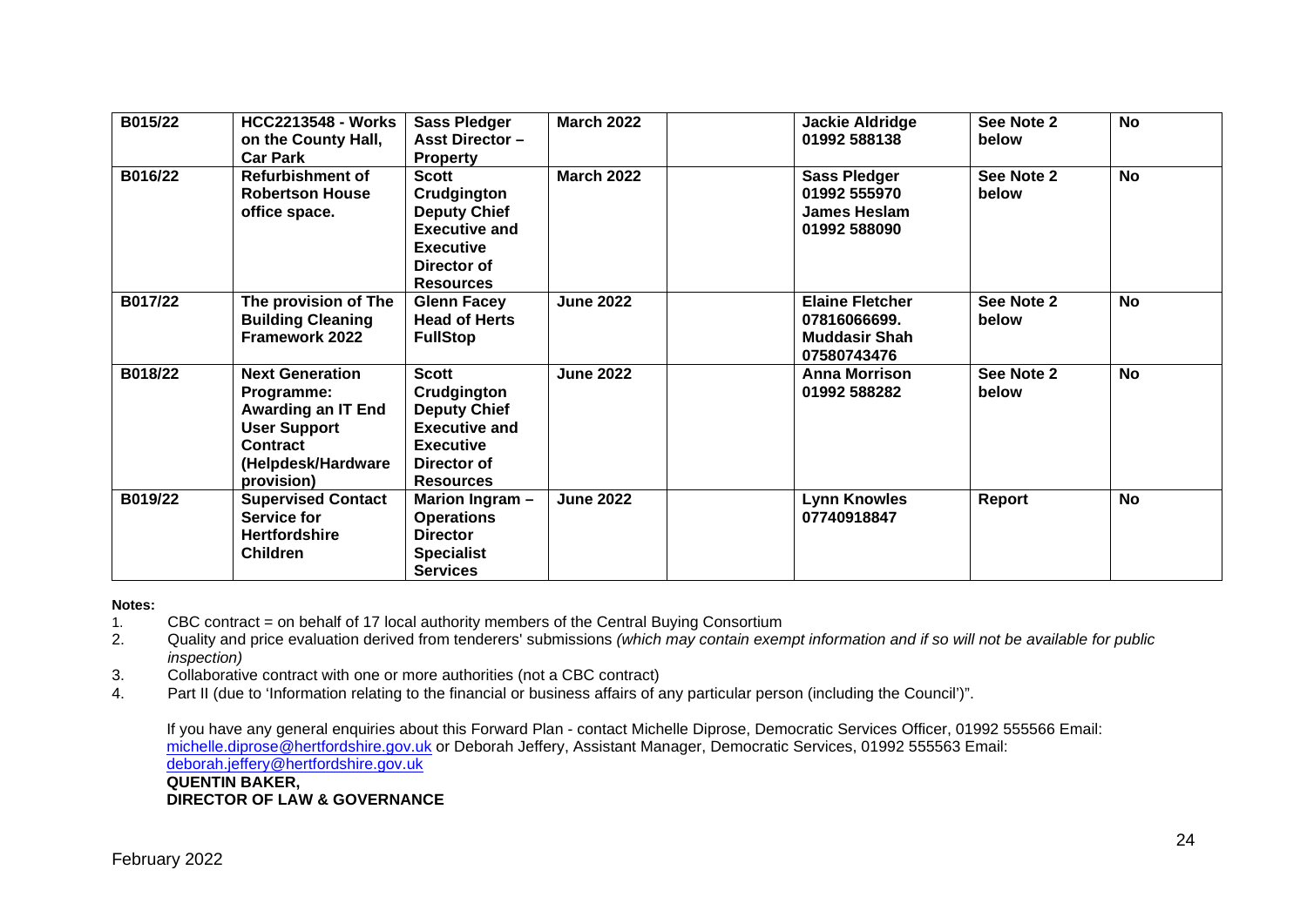

## **HERTFORDSHIRE COUNTY COUNCIL**

**FORWARD PLAN Notice of (a) key and other decisions likely to be made on behalf of the County Council by Cabinet, (b) key decisions likely to be made on behalf of the County Council by Officers and (c) decisions on Traffic Regulation Orders likely to be made by Officers on behalf of the County Council in the period 1 March 2022 – 30 June 2022** 

# **Published: 1 February 2022**

[Note: Key decisions and other decisions due to be reached in February 2022 but not yet made remain listed (notice of these items was given in the Forward Plan issued on 4 January 2022)]

## **TRAFFIC REGULATION ORDERS**

| <b>Broxbourne</b><br>Location                                                                                                                                                                                                                                                                                                                                                                                                                                                                                                                                                                | <b>Proposed Restriction</b>                                                                                                                                                                                                                                                                                                                                                                                                                                      |
|----------------------------------------------------------------------------------------------------------------------------------------------------------------------------------------------------------------------------------------------------------------------------------------------------------------------------------------------------------------------------------------------------------------------------------------------------------------------------------------------------------------------------------------------------------------------------------------------|------------------------------------------------------------------------------------------------------------------------------------------------------------------------------------------------------------------------------------------------------------------------------------------------------------------------------------------------------------------------------------------------------------------------------------------------------------------|
| No current schemes                                                                                                                                                                                                                                                                                                                                                                                                                                                                                                                                                                           |                                                                                                                                                                                                                                                                                                                                                                                                                                                                  |
| <b>East Herts</b>                                                                                                                                                                                                                                                                                                                                                                                                                                                                                                                                                                            |                                                                                                                                                                                                                                                                                                                                                                                                                                                                  |
| Location                                                                                                                                                                                                                                                                                                                                                                                                                                                                                                                                                                                     | <b>Proposed Restriction</b>                                                                                                                                                                                                                                                                                                                                                                                                                                      |
| Anchor Street & Unnamed Roads, Bishop's Stortford<br>A602 Watton-at-Stone Bypass<br>Maidenhead Street, Hertford<br>Various Roads, Sawbridgeworth<br>West Road, Sawbridgeworth<br>Bullfields, Sawbridgeworth<br>Fairway, Sawbridgeworth<br>London Road, Crouch Gardens etc, Buntingford<br>Thieves Lane / The Ridgeway, Hertford<br>North Road, Hertford<br>High Street / Stevenage Road, Walkern<br>High Street, Puckeridge, The Tannery etc Buntingford<br>Whittington Way, Bishop's Stortford<br>Cambridge Road, Old Standon Hill & Barleymead<br>Way, Puckeridge<br>Various Roads, Bengeo | Goods Vehicle Loading Bay, 20mph Speed Limit, Bus Gate<br>50mph Speed Limit<br><b>Restricted Zone</b><br>20mph Speed Limit<br><b>Waiting Restrictions</b><br><b>Waiting Restrictions</b><br><b>Waiting Restrictions</b><br>20mph Speed Limit Zone<br><b>Experimental Waiting Restrictions</b><br><b>Waiting Restrictions</b><br><b>Waiting Restrictions</b><br><b>Waiting Restrictions</b><br>Cycle Track Order<br><b>Waiting Restrictions</b><br>20 Speed Limit |
| Walnut Tree Walk, Ware                                                                                                                                                                                                                                                                                                                                                                                                                                                                                                                                                                       | <b>Restricted Parking Zone</b>                                                                                                                                                                                                                                                                                                                                                                                                                                   |
| <b>Dacorum</b>                                                                                                                                                                                                                                                                                                                                                                                                                                                                                                                                                                               |                                                                                                                                                                                                                                                                                                                                                                                                                                                                  |
| Location                                                                                                                                                                                                                                                                                                                                                                                                                                                                                                                                                                                     | <b>Proposed Restriction</b>                                                                                                                                                                                                                                                                                                                                                                                                                                      |
| Dundale Road, Tring<br>Wingrave Road / Sutton Close, Tring<br>New Mill Terrace / Pheasant Close etc, Tring                                                                                                                                                                                                                                                                                                                                                                                                                                                                                   | <b>Waiting Restrictions</b><br><b>Waiting Restrictions</b><br><b>Waiting Restrictions</b>                                                                                                                                                                                                                                                                                                                                                                        |